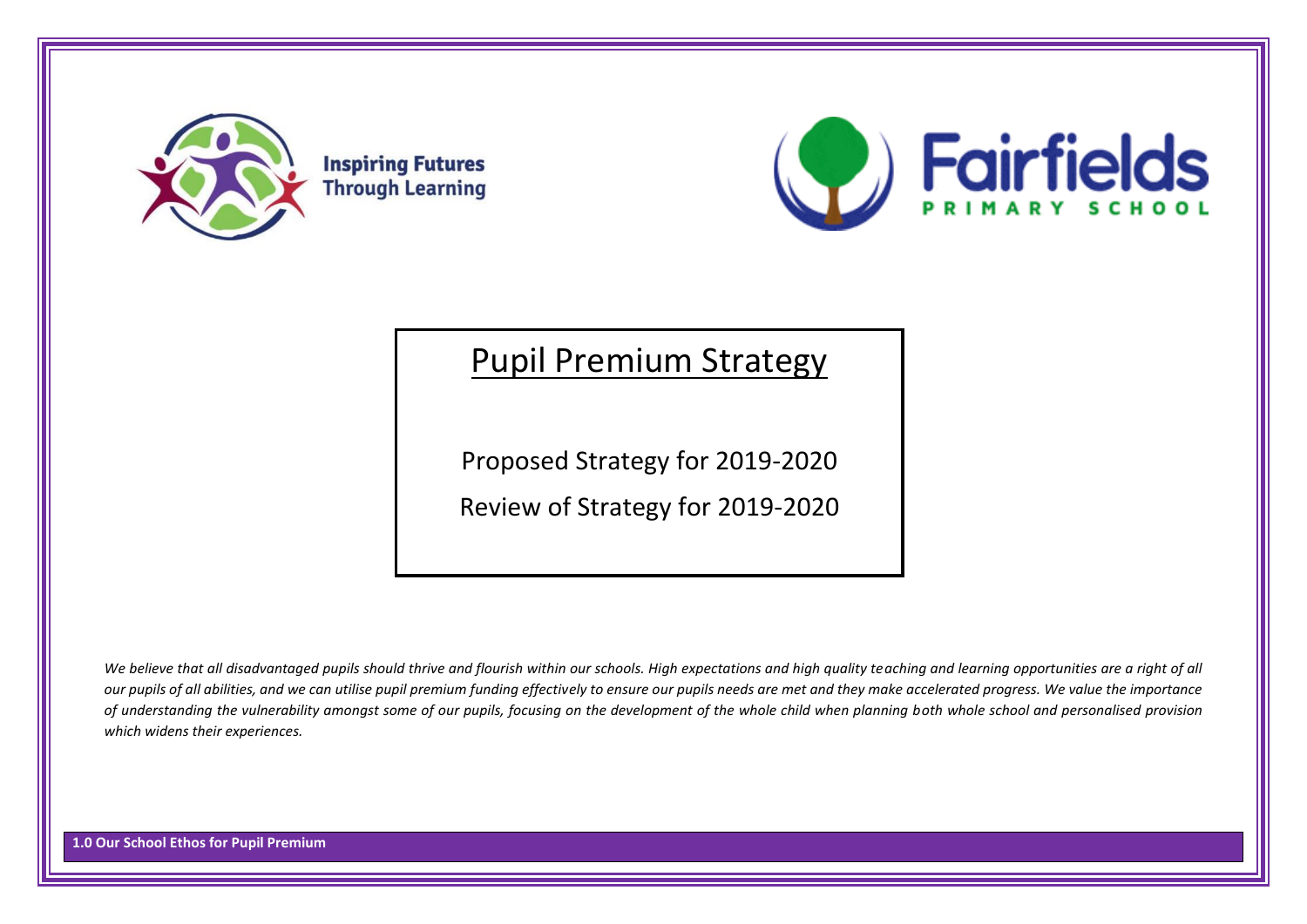Our key ethos and aims include –

- Fairfields Primary School adopts a whole school approach with all being empowered and accountable for our pupil premium pupils.
- There should be no gap in progress or attainment between pupil premium pupils and non-pupil premium pupils.
- Pupil premium funds will be ring fenced to directly benefit and target pupil premium pupils, they will be specifically tailored to meet their individual needs and the provision will include ways which are in addition to and different from other intervention programs as required.

All expenditure is evaluated using key performance indicators, including attendance, attainment, progress and punctuality.

- Pupil Premium is a key focus of teaching and learning and plays a crucial part in planning, monitoring and assessment.
- Direct involvement by all stakeholders including our Pupil Premium Governor.
- Governors, especially our Pupil Premium governor, to be fully involved in the monitoring and evaluation of the Pupil Premium interventions, analysis and costings.

At Fairfields Primary School our strategic vision for Pupil Premium pupils is to ensure outstanding provision at two levels, the whole school level and the bespoke, specific interventions for each pupil.

**2.0 Our School Approach for Pupil Premium**

#### **Whole School Level:**

- Our whole school offer is deep rooted in academic research and years of piloting new ideas with our most vulnerable being our benchmark.
- Our School Creed underpins our ethos of care, nurture and respect and addresses and celebrates the differences amongst all members of the Fairfields Primary School community.
- Enrichment is key to our success at Fairfields Primary School. We offer over 120 places each week in extracurricular provision where Pupil Premium pupils are targeted and supported to attend. Inevitably, as with any residential trips, holiday clubs or opportunities we offer, we will assist our parents financially if necessary.
- Parental engagement is key to providing a positive and nurturing environment in which our Pupil Premium pupils can achieve their potential.
- Early intervention and targeted learning support are central to our strategy. Diminishing attainment gaps very early on allows us freedoms to layer pupils with the huge number of experiences as they continue their journey through our school.

#### **Bespoke provision for individual pupils:**

- We believe that pupil premium should be used to impact the wider school but it is also pertinent that the pupil premium is specifically tailored to meet the needs of individual pupils, in addition to, and in different ways from our other intervention programmes.
- As we cannot compartmentalize pupils into specific boxes, we have created a referral system that engages all relevant stakeholders before any additional provisions are introduced. This ensures that no child slips through the net.
- No one child is the same and this is reflected in the wide variety of ways pupil premium is utilised. The provision provided encompasses both direct approaches to 'diminishing the difference' and other more creative interventions, which subsequently influence academic achievement and very importantly enhance their social and emotional wellbeing.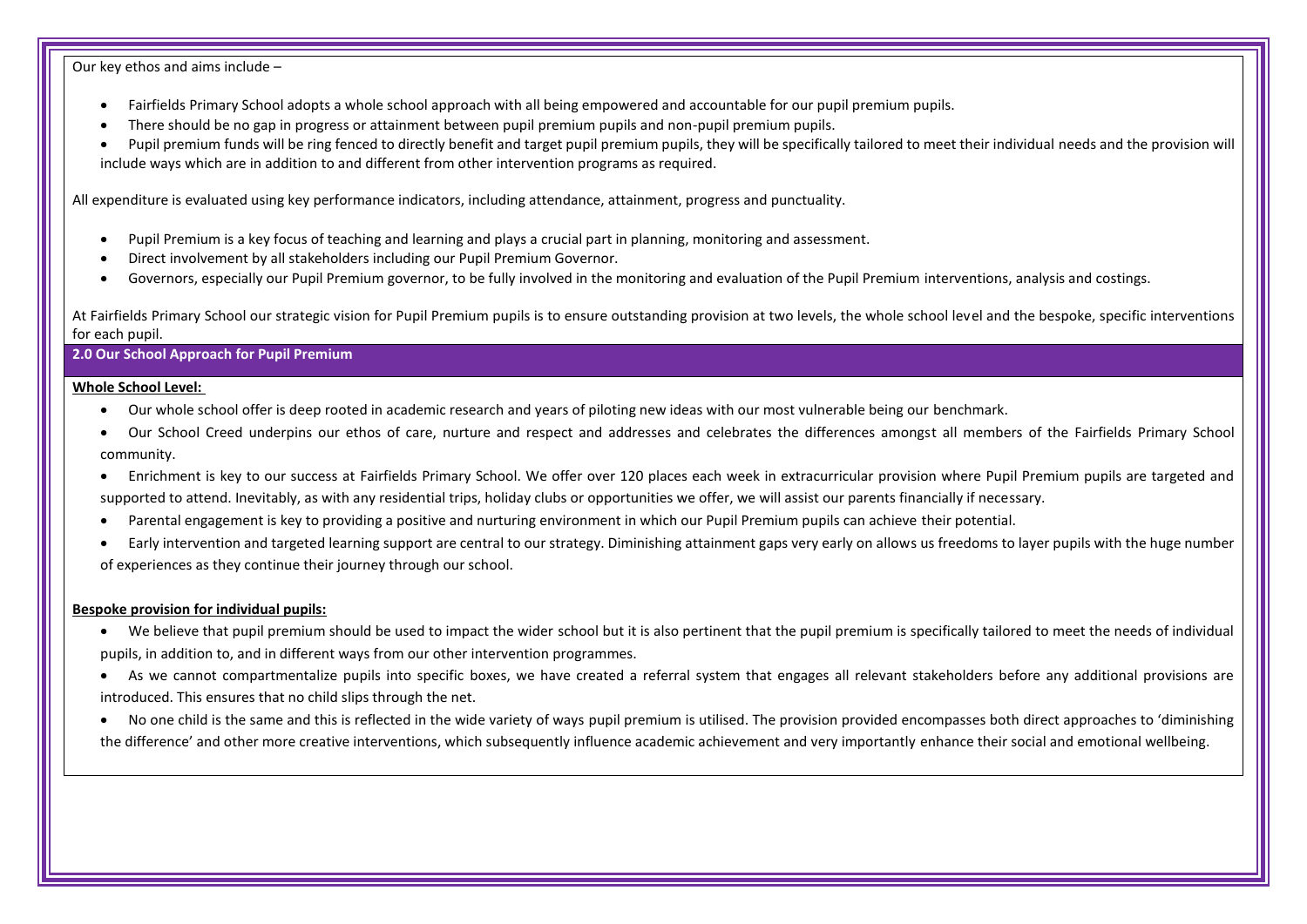| 3.0 Summary information                                                                                                                                                         |                                         |                                         |                                   |                                                                                                                                                               |                                                                                 |                                                     |                                                                                                                                                |
|---------------------------------------------------------------------------------------------------------------------------------------------------------------------------------|-----------------------------------------|-----------------------------------------|-----------------------------------|---------------------------------------------------------------------------------------------------------------------------------------------------------------|---------------------------------------------------------------------------------|-----------------------------------------------------|------------------------------------------------------------------------------------------------------------------------------------------------|
| <b>School</b>                                                                                                                                                                   |                                         | <b>Fairfields Primary School</b>        |                                   |                                                                                                                                                               |                                                                                 |                                                     |                                                                                                                                                |
| <b>Academic Year</b>                                                                                                                                                            | 2019-20                                 | <b>Total PP budget</b>                  |                                   | £23,338<br>As a school, and due to<br>consistently<br>the<br>changing nature of our<br>$cohort - we currently$<br>only receive funding for<br>13/14 children. | Date of most recent PP Review<br>Date for next internal review of this strategy |                                                     | Due to COVID19<br>- the PP Review<br>that was due to<br>take<br>place in<br>Spring 2 has had<br>to be postponed<br>to Autumn 1 of<br>$20 - 21$ |
| <b>Total number of pupils</b>                                                                                                                                                   | 220                                     | Number of pupils eligible for PP        |                                   | 14 (6.36%)                                                                                                                                                    |                                                                                 |                                                     | <b>July 2020</b>                                                                                                                               |
| 4.0 Current attainment KS1 - September 2019 Years 1 and 2. (data based upon end of year 2018-19 attainment and cohort make-up)                                                  |                                         |                                         |                                   |                                                                                                                                                               |                                                                                 |                                                     |                                                                                                                                                |
|                                                                                                                                                                                 |                                         | Pupils eligible for PP at FPS<br>(5/56) |                                   | Pupils not eligible for PP at FPS                                                                                                                             | Pupils eligible for PP National                                                 |                                                     | Pupils not eligible for PP National                                                                                                            |
| % achieving in reading, writing and maths                                                                                                                                       |                                         | 53.3                                    |                                   | 89.5                                                                                                                                                          |                                                                                 |                                                     |                                                                                                                                                |
| % achieving ARE in reading                                                                                                                                                      |                                         | 40.0(2/5)                               | 90.1                              |                                                                                                                                                               | n/a                                                                             |                                                     | 75.0                                                                                                                                           |
| % achieving ARE in writing                                                                                                                                                      |                                         | 40.0(2/5)                               | 88.2                              |                                                                                                                                                               | n/a                                                                             | 70.0                                                |                                                                                                                                                |
| % achieving ARE in maths                                                                                                                                                        |                                         | 80.0(4/5)                               | 90.1<br>n/a                       |                                                                                                                                                               |                                                                                 | 76.0                                                |                                                                                                                                                |
| 4.1 Current attainment KS2 - September 2019 Years 3 and 4 (data based upon end of year 2018-19 attainment and cohort make-up). No Year 5 or 6 on roll at data collection point. |                                         |                                         |                                   |                                                                                                                                                               |                                                                                 |                                                     |                                                                                                                                                |
|                                                                                                                                                                                 | Pupils eligible for PP at FPS<br>(2/31) |                                         | Pupils not eligible for PP at FPS | Pupils eligible for PP National<br>(End of KS2)                                                                                                               |                                                                                 | Pupils not eligible for PP National<br>(End of KS2) |                                                                                                                                                |
| % achieving in reading, writing and maths                                                                                                                                       |                                         | 66.6                                    |                                   | 81.6                                                                                                                                                          |                                                                                 |                                                     | 65.0                                                                                                                                           |
| % achieving ARE in reading                                                                                                                                                      |                                         | 100.0(2/2)                              |                                   | 86.2                                                                                                                                                          | 60.0                                                                            |                                                     | 73.0                                                                                                                                           |
| % achieving ARE in writing                                                                                                                                                      |                                         | 50.0(1/2)                               |                                   | 72.4                                                                                                                                                          | 50.0                                                                            |                                                     | 78.0                                                                                                                                           |
| % achieving ARE in maths                                                                                                                                                        |                                         | 50.0(1/2)                               |                                   | 86.2                                                                                                                                                          | 58.0                                                                            |                                                     | 79.0                                                                                                                                           |

*Due to the low number of children in receipt of Pupil premium Funding during the academic year, the analysis of this data needs to be taken in conjunction with a more formative assessment approach as some of the data sets are statistically insignificant in order to build a picture of trends and areas for development on a whole school level.*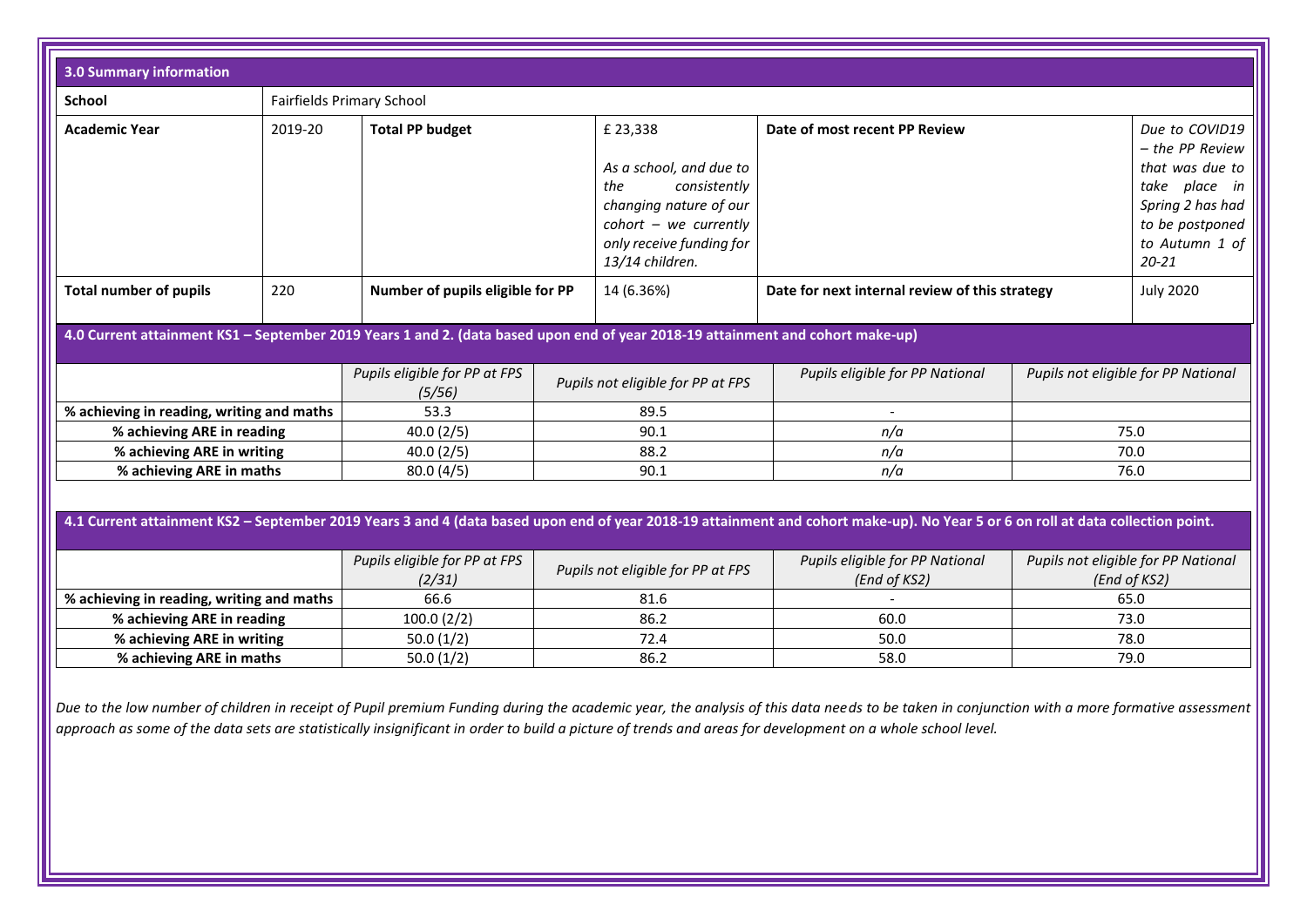|           | <b>5.0 Barriers to future attainment</b>                                                                                                                                                           |                                                                                                                                                                           |  |  |  |
|-----------|----------------------------------------------------------------------------------------------------------------------------------------------------------------------------------------------------|---------------------------------------------------------------------------------------------------------------------------------------------------------------------------|--|--|--|
|           | 5.1 In-school barriers                                                                                                                                                                             |                                                                                                                                                                           |  |  |  |
| Α.        | Vulnerable families and pupils that need high academic, emotional and social support                                                                                                               |                                                                                                                                                                           |  |  |  |
| В.        | Children displaying low levels of 'resilience' (both academically and emotionally) on entry to school                                                                                              |                                                                                                                                                                           |  |  |  |
| C.        | Undiagnosed special educational needs upon entry and their impact upon diminishing the difference                                                                                                  |                                                                                                                                                                           |  |  |  |
|           | <b>5.2 External barriers</b>                                                                                                                                                                       |                                                                                                                                                                           |  |  |  |
| D.        | Considerable number of families relocating to the area with English as an additional language                                                                                                      |                                                                                                                                                                           |  |  |  |
| Ε.        | Lack of wider experiences eg. access to reading books, technology, visits to places of cultural interest, sporting activities                                                                      |                                                                                                                                                                           |  |  |  |
|           | <b>5.3 Desired outcomes</b>                                                                                                                                                                        |                                                                                                                                                                           |  |  |  |
|           | Desired outcomes and how they will be measured                                                                                                                                                     | Success criteria                                                                                                                                                          |  |  |  |
| Α.        | The parents of all disadvantaged pupils will engage in their children's learning and school community<br>the same way that we expect parents of non-disadvantaged children too.                    | An aspirational target of 90% of disadvantaged families attending<br>Parents Evenings and other parental information events.                                              |  |  |  |
|           | The majority of disadvantaged children's parents will attend parents evening and take an active interest<br>in home learning.                                                                      | Regular 'open door', high quality discourse between teachers, support<br>staff and parents of disadvantaged children                                                      |  |  |  |
|           | Higher levels of communication between school and parents of those children with emotional concerns<br>to convey key progress and attainment information, both academically, but also socially and | An aspirational target of 90% of disadvantaged families assuming an<br>active role in any SEND discussions and documentation.                                             |  |  |  |
|           | emotionally.                                                                                                                                                                                       | Regular contact with those families deemed 'hard to reach' shall be<br>maintained through members of the Pupil Support team, SLT, Class<br>Teachers, dependent upon need. |  |  |  |
| <b>B.</b> | Disadvantaged pupil's wellbeing is promoted to ensure that they develop into confident individuals,<br>independent learners and responsible members of the Fairfields community.                   | Diminished 'on entry' occurrences of disadvantaged children accessing<br>any 'Wave Two' resilience dominated interventions over a period of<br>three academic years.      |  |  |  |
|           | Disadvantaged pupils display the same level of resilience regarding attitude to learning as their peers.                                                                                           |                                                                                                                                                                           |  |  |  |
|           |                                                                                                                                                                                                    |                                                                                                                                                                           |  |  |  |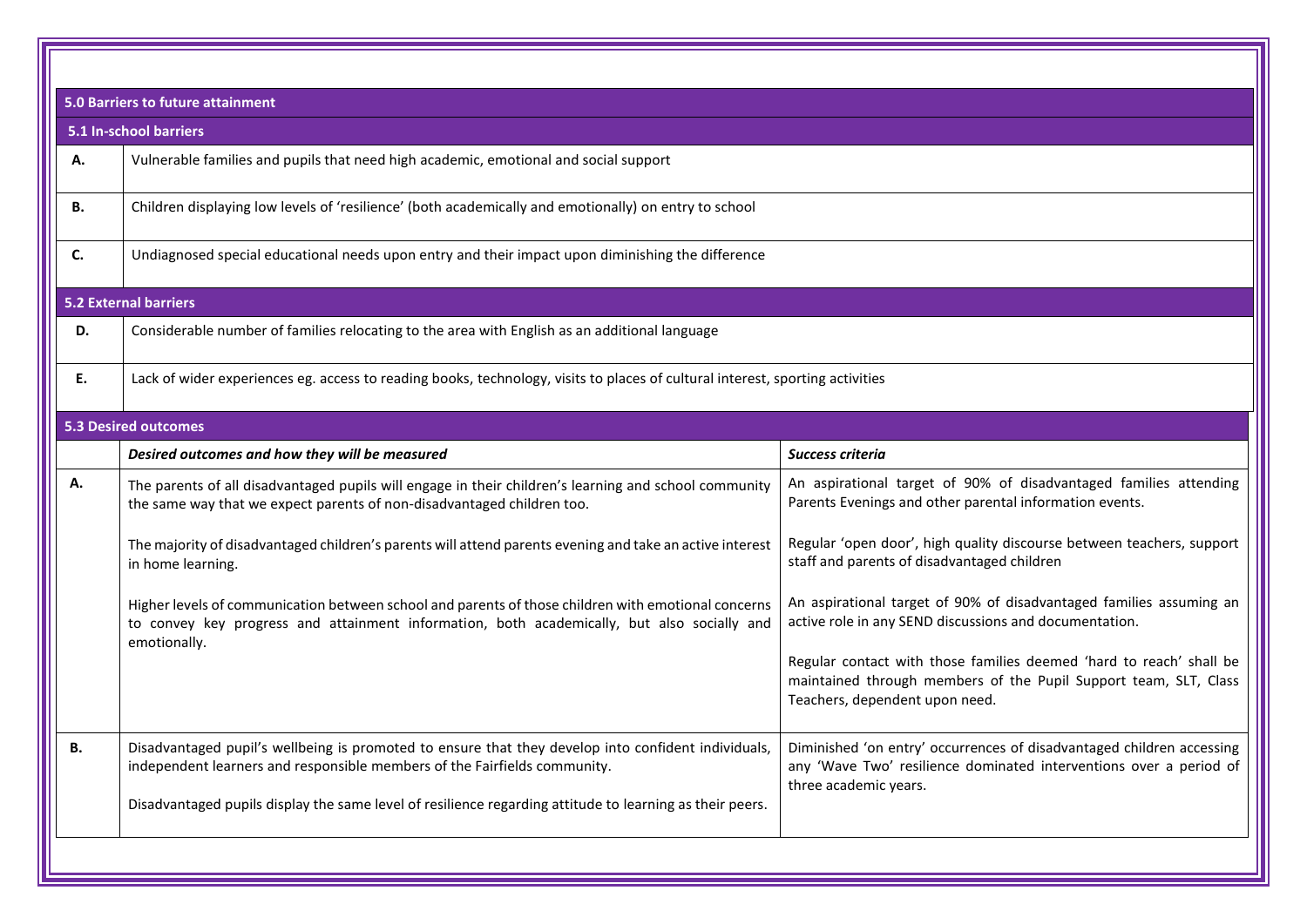|    | Closer links fostered between Fairfields and any individual feeder school in order to provide support<br>regarding resilience and mental health prior to transition.<br>Greater emphasis upon 'Growth Mindset Theory' across the school, at all levels; coupled with Quality<br>First Teaching strategies supporting mental health and wellbeing within the classroom.                                                                                                                                           | Children in KS1 able to confidently use the strategies taught to build<br>resilience to barriers in their own learning independently to a greater<br>degree.<br>The confidence of disadvantaged children is improved regarding their<br>own sense of 'self-worth'. 'Flourish' assessments can be used to provide<br>baseline assessments of these wellbeing areas.                                                                                                          |
|----|------------------------------------------------------------------------------------------------------------------------------------------------------------------------------------------------------------------------------------------------------------------------------------------------------------------------------------------------------------------------------------------------------------------------------------------------------------------------------------------------------------------|-----------------------------------------------------------------------------------------------------------------------------------------------------------------------------------------------------------------------------------------------------------------------------------------------------------------------------------------------------------------------------------------------------------------------------------------------------------------------------|
| C. | The higher percentage of disadvantaged children entering the school with an undiagnosed SEND need<br>will be assessed and if necessary diagnosed, within their first academic year at Fairfields Primary.<br>Any undiagnosed special educational need can then be targeted through differing levels of provision<br>within the school - or external specialist support can be sought to best meet the learning needs of all<br>disadvantaged children with SEND at an earlier stage of their Fairfields journey. | An aspirational target of 100% of disadvantaged children with an<br>undiagnosed SEND need being assessed using in house assessment tools<br>(such as CoPs/LASS/SNAP/Boxall/Flourish)<br>All subsequent recommendations from either the Pupil Support team or<br>external specialists, such as the IFTL Educational Psychologist shall be<br>enacted through quality first teaching, as well as bespoke individual or<br>group interventions.                                |
| D. | Improved speech and understanding of children, including those with English as an additional language<br>(EAL).<br>Early identification, through in-house assessments of new entrants with EAL, to better inform quality<br>first teaching strategies, as well as any potential additional interventions.                                                                                                                                                                                                        | Evidence of good / outstanding progress within NASSEA assessment<br>criteria on a termly basis.<br>Any new child identified as having EAL to be assessed within the first half<br>term of being a member of the school - progress through NASSEA steps<br>to be closely monitored.                                                                                                                                                                                          |
| E. | Varied and enriching opportunities offered to all PP children who may be disadvantaged in a range of<br>spiritual, moral, social and cultural opportunities.                                                                                                                                                                                                                                                                                                                                                     | Outstanding awareness and knowledge of each PP child through<br>relationships built with staff, allowing targeted support for each child.<br>Analysis of and impact upon individual pupil experiences in and outside<br>of school through discounted and free-of charge provisions offered to<br>enrich personal life experiences and develop cultural capital.<br>Support for some families (dependent upon individual discussions) to<br>access enrichment opportunities. |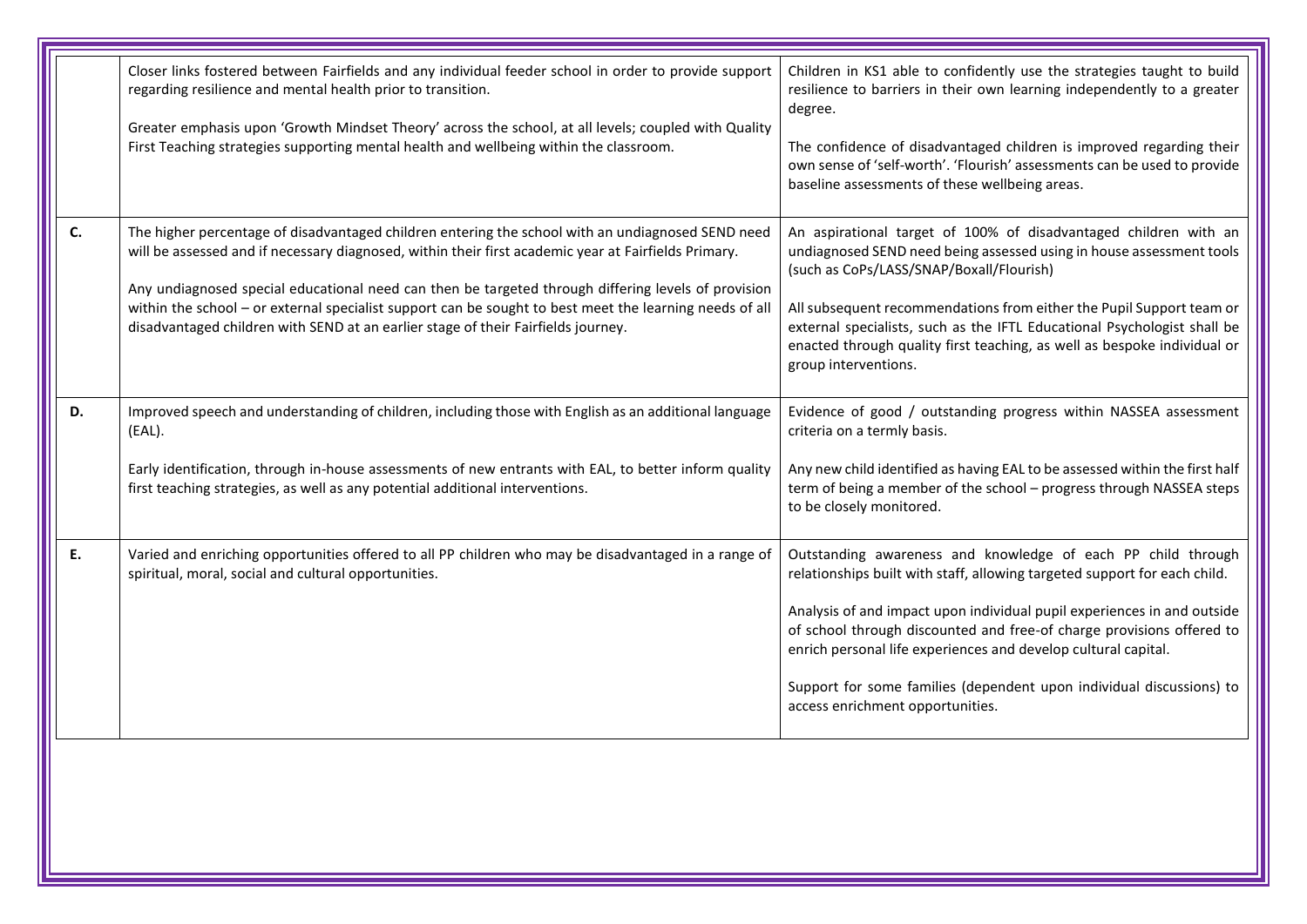| <b>6.0 Planned expenditure</b>       |                                                                                          |                                                                                                                                                                                                                                                                                                                                                                                                                                                                                      |                                                                                                                                                                                                                                                                                                                                                                                                                                                                                                                                          |                             |                                                                               |
|--------------------------------------|------------------------------------------------------------------------------------------|--------------------------------------------------------------------------------------------------------------------------------------------------------------------------------------------------------------------------------------------------------------------------------------------------------------------------------------------------------------------------------------------------------------------------------------------------------------------------------------|------------------------------------------------------------------------------------------------------------------------------------------------------------------------------------------------------------------------------------------------------------------------------------------------------------------------------------------------------------------------------------------------------------------------------------------------------------------------------------------------------------------------------------------|-----------------------------|-------------------------------------------------------------------------------|
| Academic year                        | 2019-20                                                                                  |                                                                                                                                                                                                                                                                                                                                                                                                                                                                                      |                                                                                                                                                                                                                                                                                                                                                                                                                                                                                                                                          |                             |                                                                               |
| i. Quality of teaching for all (QFT) |                                                                                          |                                                                                                                                                                                                                                                                                                                                                                                                                                                                                      |                                                                                                                                                                                                                                                                                                                                                                                                                                                                                                                                          |                             |                                                                               |
| <b>Desired outcome</b>               | Chosen action / approach                                                                 | What is the evidence and rationale for this<br>choice?                                                                                                                                                                                                                                                                                                                                                                                                                               | How will you ensure it is<br>implemented well?                                                                                                                                                                                                                                                                                                                                                                                                                                                                                           | <b>Staff lead</b>           | When will you review<br>implementation?                                       |
| A,B,C,D                              | Diminishing the Gap in<br>attainment and progress<br>due to high mobility into<br>school | All staff to receive 'write stuff' training<br>through English lead.<br>All staff to receive CPD in reading for pleasure<br>and head start initiatives within school<br>through the English lead.<br>All staff to receive support on the delivery of<br>maths Mastery<br>Phonics training and support for all teachers-<br>phonics groups across school.<br>Small group intervention with class teacher or<br>teaching assistant with identified pupils who<br>need further support. | Due to high mobility into<br>school, pupils have all had<br>very varied experiences<br>maths<br>mastery,<br>of<br>reading<br>writing,<br>and<br>phonics.<br>Pupils have also arrived at<br>different times in the<br>school year which has<br>resulted in gaps in their<br>learning.<br>Staff will be trained in<br>whole school initiatives<br>such as write stuff and<br>'hooked on books. This<br>be<br>will<br>vigorously<br>monitored<br>though<br>book<br>observations,<br>scrutinise, learning walks<br>by SLT and subject leads. | <b>SLT</b><br>Subject Leads | Termly and half termly<br>data collection points.<br>Pupil progress meetings. |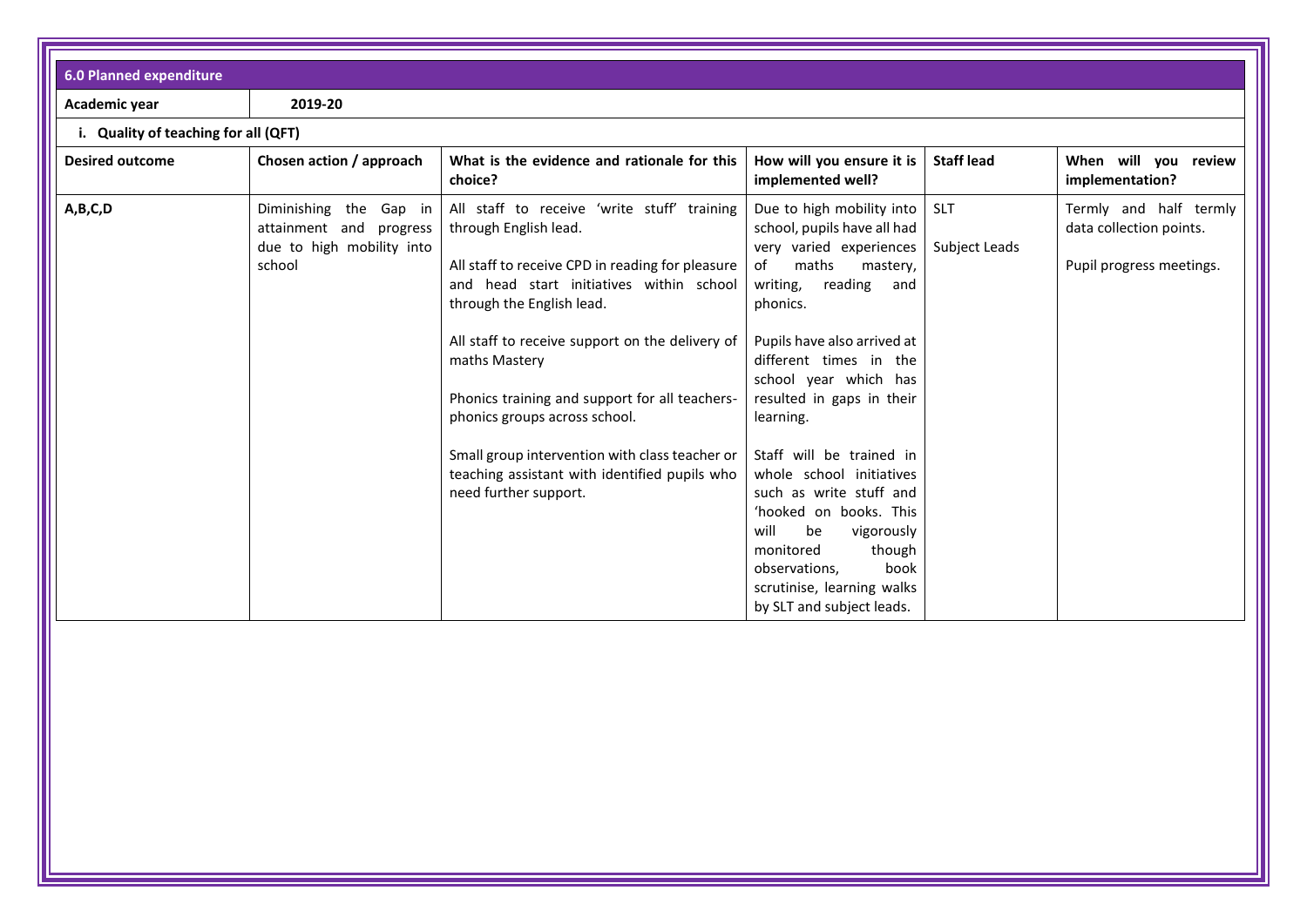| A,B,C,D<br>Total budgeted cost - £10,331 | Quality<br>First<br>Teaching<br><b>Training and Resourcing</b> | Providing resources to support Quality First<br>Teaching which will impact on the attainment<br>and progress of all groups of children.<br>Providing high-quality CPD and support from<br>Maths Subject Lead teacher to impact on all<br>pupils.<br>High quality feedback (both verbal and<br>written) for Pupil Premium pupils at all times.<br>Continuing establishing RWI for spelling<br>support and phonics learning.<br>Implementation of the 'write stuff' across the<br>school to improve writing outcomes for<br>pupils. Implementation of 'hooked on books'<br>to improve reading comprehension outcomes | of<br>Assessment<br>interventions.<br>Assessment<br>maths<br>of<br>mastery through termly<br>assessments.<br>Staff training of maths<br>mastery, RWI, write stuff,<br>hooked on books.<br>Provide CPD for leaders<br>staff<br>delivering<br>and<br>programmes.<br>Purchase of the resources<br>needed<br>for<br>the<br>interventions<br>to<br>be | <b>SLT</b><br>Subject Leads           | Analysis of pupil progress.<br>-Lesson observations.<br>-Ongoing analysis of staff<br>INSET/CPD.                                                                                                              |
|------------------------------------------|----------------------------------------------------------------|--------------------------------------------------------------------------------------------------------------------------------------------------------------------------------------------------------------------------------------------------------------------------------------------------------------------------------------------------------------------------------------------------------------------------------------------------------------------------------------------------------------------------------------------------------------------------------------------------------------------|--------------------------------------------------------------------------------------------------------------------------------------------------------------------------------------------------------------------------------------------------------------------------------------------------------------------------------------------------|---------------------------------------|---------------------------------------------------------------------------------------------------------------------------------------------------------------------------------------------------------------|
| ii. Targeted support                     |                                                                |                                                                                                                                                                                                                                                                                                                                                                                                                                                                                                                                                                                                                    |                                                                                                                                                                                                                                                                                                                                                  |                                       |                                                                                                                                                                                                               |
| <b>Desired outcome</b>                   | Chosen action/approach                                         | What is the evidence and rationale for this<br>choice?                                                                                                                                                                                                                                                                                                                                                                                                                                                                                                                                                             | How will you ensure it is<br>implemented well?                                                                                                                                                                                                                                                                                                   | <b>Staff lead</b>                     | When will you review<br>implementation?                                                                                                                                                                       |
| A,B,D                                    | 'Wave<br>2'<br>Targeted<br>intervention sessions               | Responsive booster and intervention to boost<br>academic attainment and progress.<br>A diminishing difference in core subjects<br>between pupil-premium and non-pupil<br>premium children.<br>Targeted support to ensure the accelerated<br>rate of progress for this group of children with<br>basic mathematics and literacy skills<br>High-quality intervention offered by qualified<br>teachers, LSAs and teachers.                                                                                                                                                                                            | of<br>Assessment<br>interventions<br>through<br>half termly<br>Provision<br><b>Mapping Analysis</b><br>Provide CPD for leaders<br>staff<br>and<br>delivering<br>programmes<br>Intervention<br>session<br>observations                                                                                                                            | SLT<br><b>Class Teachers</b><br>LSA's | Termly<br>cornerstones<br>assessment<br>After intervention cycle<br>assessment to take place<br>and progress monitored.<br><b>Observations</b><br>οf<br>intervention sessions.<br>Analysis of pupil progress. |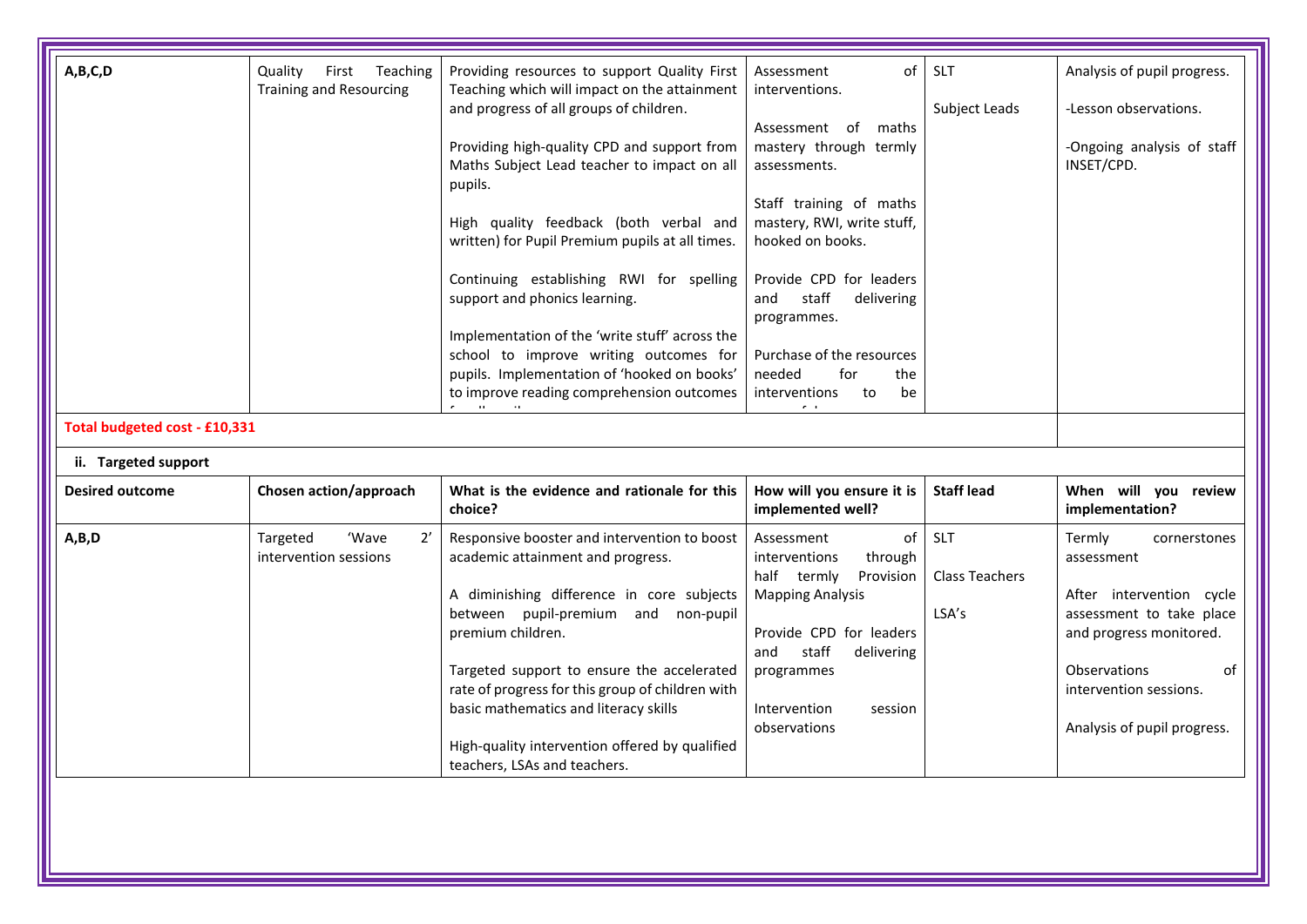| $\mathbf c$<br>Total budgeted cost - £8,795 | Bespoke Assessment and<br><b>Monitoring Tools</b>                                                                                         | The yearly purchase and deployment of<br>CoPs/LASS,<br>SNAP,<br>Nessy<br>Assessment/Intervention,<br>Flourish<br>Assessment tools will enable the early<br>identification of any specific learning needs of<br>disadvantaged children.<br>Any subsequent recommendations from<br>these assessments to inform quality first<br>teaching strategies and further bespoke<br>interventions from staff. | Meeting the individual<br>needs<br>of 100%<br>of<br>disadvantaged pupils by<br>the end of their first year<br>at Fairfields Primary.<br>This action will enable<br>them to access the<br>curriculum appropriate to<br>their requirements and<br>removing any potential<br>SEND<br>undiagnosed<br>barriers to learning.                                 | <b>SLT</b><br>Pupil Support               | Termly<br>cornerstones<br>assessment<br>After intervention cycle<br>assessment to take place<br>and progress monitored.<br>Observations<br>of<br>intervention sessions.<br>Analysis of pupil progress. |
|---------------------------------------------|-------------------------------------------------------------------------------------------------------------------------------------------|----------------------------------------------------------------------------------------------------------------------------------------------------------------------------------------------------------------------------------------------------------------------------------------------------------------------------------------------------------------------------------------------------|--------------------------------------------------------------------------------------------------------------------------------------------------------------------------------------------------------------------------------------------------------------------------------------------------------------------------------------------------------|-------------------------------------------|--------------------------------------------------------------------------------------------------------------------------------------------------------------------------------------------------------|
| iii. Other approaches                       |                                                                                                                                           |                                                                                                                                                                                                                                                                                                                                                                                                    |                                                                                                                                                                                                                                                                                                                                                        |                                           |                                                                                                                                                                                                        |
|                                             |                                                                                                                                           |                                                                                                                                                                                                                                                                                                                                                                                                    |                                                                                                                                                                                                                                                                                                                                                        |                                           |                                                                                                                                                                                                        |
| <b>Desired outcome</b>                      | Chosen action/approach                                                                                                                    | What is the evidence and rationale for this<br>choice?                                                                                                                                                                                                                                                                                                                                             | How will you ensure it is<br>implemented well?                                                                                                                                                                                                                                                                                                         | <b>Staff lead</b>                         | When will you review<br>implementation?                                                                                                                                                                |
| $\mathsf E$                                 | Contributions to trips and<br>other<br>enrichment<br>opportunities<br>Contributions<br>(on<br>an<br>individual basis) of uniform<br>items | Ensuring equal access to all areas of school<br>life, in addition to being able to make some<br>otherwise impossible opportunities viable.<br>Increased involvement in out-of-school<br>opportunities.                                                                                                                                                                                             | Employment of music<br>services timetabled and<br>delivering opportunities<br>Provide<br>self-esteem,<br>wellbeing<br>and<br>mindfulness<br>within<br>timetabled curriculum.<br>Extracurricular<br>opportunities provided<br>and a timetable of these<br>will be issued prior to<br>general 'release'<br>to<br>ensure a variety are<br>available<br>to | <b>SLT</b><br>KC<br><b>Class Teachers</b> | Analysis of children's<br>learning behaviours.<br>Termly review through<br>pupil progress meetings.<br>of<br>Termly<br>review<br>extracurricular<br>opportunities.                                     |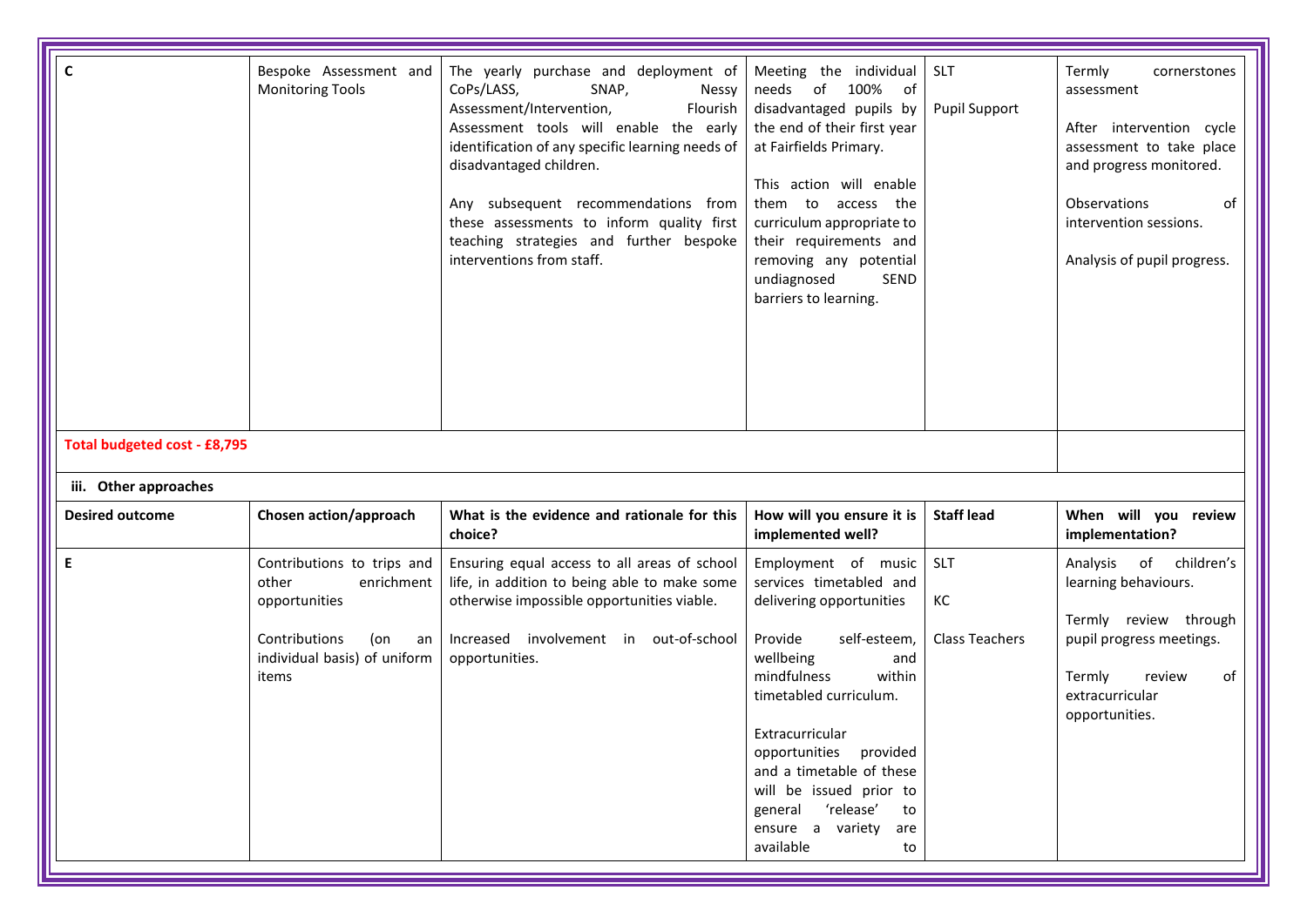|                                |                                                                                                                       |                                                                                                                                                                                                                                                                                                                                                                                                                                                                                                                                                                                                                                                                                    | disadvantaged<br>pupils<br>first.<br>Children will show more<br>willingness and be ready<br>to learn through an<br>enriched curriculum<br>All children will be in<br>uniform<br>and<br>(class<br>teachers to monitor)                                                                                                                                                                                                                                                                                                 |                                     |                                                                                                                                                                                                                                                                                                        |
|--------------------------------|-----------------------------------------------------------------------------------------------------------------------|------------------------------------------------------------------------------------------------------------------------------------------------------------------------------------------------------------------------------------------------------------------------------------------------------------------------------------------------------------------------------------------------------------------------------------------------------------------------------------------------------------------------------------------------------------------------------------------------------------------------------------------------------------------------------------|-----------------------------------------------------------------------------------------------------------------------------------------------------------------------------------------------------------------------------------------------------------------------------------------------------------------------------------------------------------------------------------------------------------------------------------------------------------------------------------------------------------------------|-------------------------------------|--------------------------------------------------------------------------------------------------------------------------------------------------------------------------------------------------------------------------------------------------------------------------------------------------------|
| A, B                           | Greater involvement with<br>families and school to<br>support the social and<br>emotional wellbeing of the<br>pupils. | On entry children have often moved school<br>mid-term and this can affect their emotional<br>wellbeing.<br>Many have relocated making big changes to<br>home life as well as school life.<br>Their emotional and social wellbeing has a<br>direct impact on their ability to fully engage<br>with whole school curriculum and after school<br>activities.<br>Encourage a greater home school link through<br>open lines of communication, an open door<br>policy, marvellous me to celebrate successes<br>and through email/direct phone call.<br>Invite parents in for enrichment days to<br>encourage difficult to reach families to be part<br>of our growing school community. | Regular contact with<br>home to support children<br>and families.<br>Increase opportunities to<br>engage with trips and<br>extracurricular activities<br>through financial support.<br>Regular support<br>and<br>observations by<br>Pupil<br>Premium Lead.<br>If required - SEND plans/<br>behaviour<br>plans/<br>attendance plans will be<br>monitored collaboratively<br>with pupil, parents and<br>teaching staff.<br>will<br>Regular reviews<br>monitor the effectiveness<br>of<br>any<br>targets<br>implemented. | <b>SLT</b><br><b>Class Teachers</b> | Termly<br>review<br>of<br>opportunities to invite the<br>wider community<br>and<br>parents into school.<br>Monitoring<br>pupil's<br>readiness to learn through<br>their resilience, emotional<br>wellbeing and readiness to<br>Termly<br>learn.<br>review<br>pupil<br>through<br>progress<br>meetings. |
| Total budgeted cost - £4000.00 |                                                                                                                       | Our plans are adapted throughout the year and reviewed termly in conjunction with the Head of Pupil Support, Pupil Support Team members and members of<br>the Senior Leadership Team. The adaptations to our pupil premium budget allocation are made specifically with the needs of each individual child in mind,                                                                                                                                                                                                                                                                                                                                                                |                                                                                                                                                                                                                                                                                                                                                                                                                                                                                                                       |                                     |                                                                                                                                                                                                                                                                                                        |

*therefore our final spend is expected to be slightly higher than that published here.*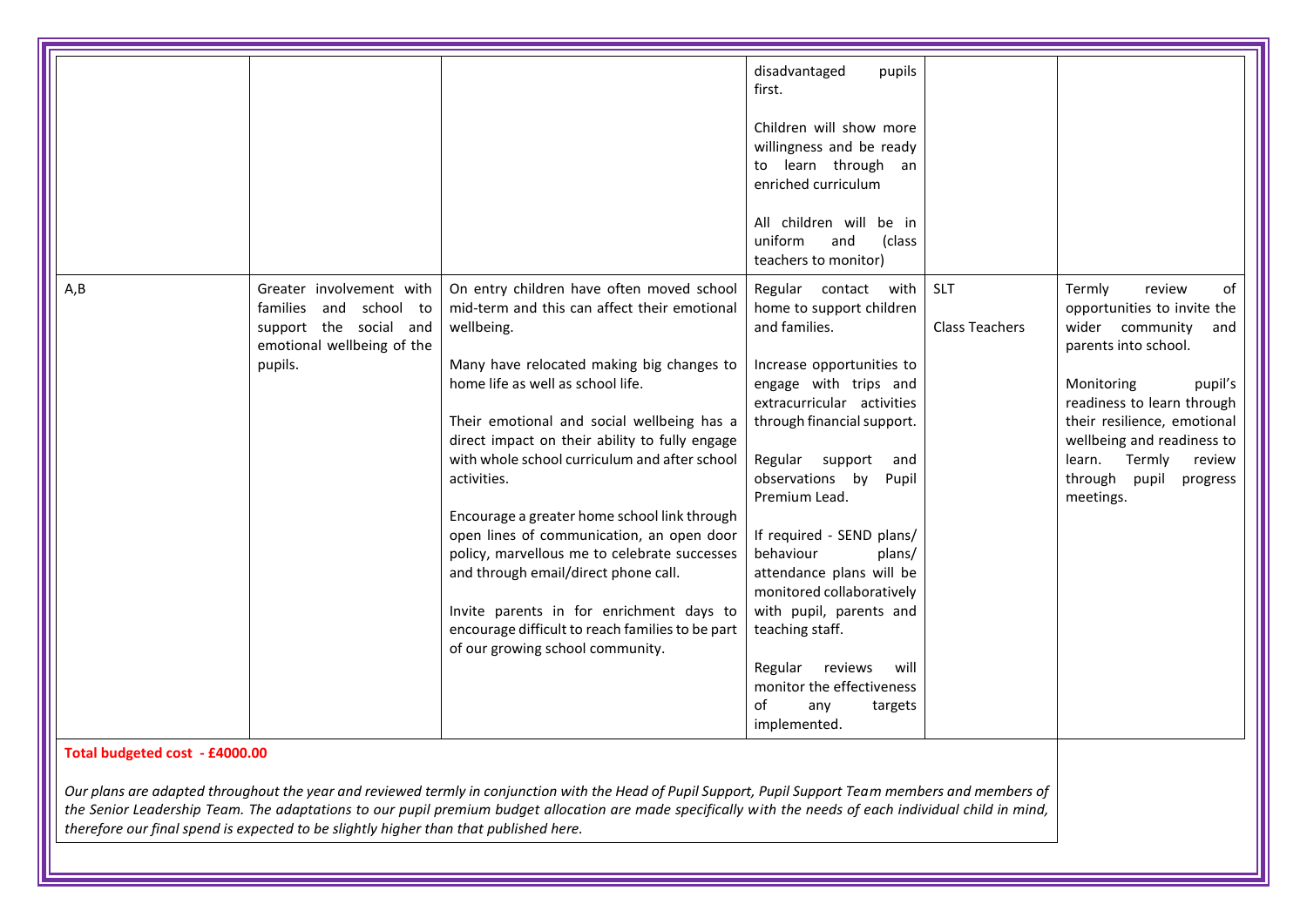|                           | 7.0 Review of expenditure - July 2020                                                                       |                                                                                                                                                                                                                                                                                                                                                                                                                                                                                                                                                                                                                                                                                                                                                                                                                                                                                                                                                                                                                                                                                                                                |                                                                                                                                                                                                                                                                                                |      |
|---------------------------|-------------------------------------------------------------------------------------------------------------|--------------------------------------------------------------------------------------------------------------------------------------------------------------------------------------------------------------------------------------------------------------------------------------------------------------------------------------------------------------------------------------------------------------------------------------------------------------------------------------------------------------------------------------------------------------------------------------------------------------------------------------------------------------------------------------------------------------------------------------------------------------------------------------------------------------------------------------------------------------------------------------------------------------------------------------------------------------------------------------------------------------------------------------------------------------------------------------------------------------------------------|------------------------------------------------------------------------------------------------------------------------------------------------------------------------------------------------------------------------------------------------------------------------------------------------|------|
|                           | i. Quality of teaching for all - QFT                                                                        |                                                                                                                                                                                                                                                                                                                                                                                                                                                                                                                                                                                                                                                                                                                                                                                                                                                                                                                                                                                                                                                                                                                                |                                                                                                                                                                                                                                                                                                |      |
| <b>Desired</b><br>outcome | Chosen<br>action/approach                                                                                   | Impact: Comments upon impact are based upon progress towards outcomes and data<br>analysis in March 2020, prior to COVID19 lockdown. If the Pupil Premium budget was utilised<br>during the period 21.03.20 - 17.07.20 it has been commented upon individually.<br>For diminishing the difference data - this has been calculated by using End of Spring Term<br>data set compared to post lockdown 'benchmark' data set, collected upon return in<br>September 2020.                                                                                                                                                                                                                                                                                                                                                                                                                                                                                                                                                                                                                                                          | <b>Lessons learned:</b>                                                                                                                                                                                                                                                                        | Cost |
| A, B, C,                  | Diminishing<br>the<br>difference<br>in<br>attainment<br>and<br>progress due to high<br>mobility into school | All staff to receive 'write stuff' training through English lead.<br>The Write Stuff has continued to be embedded across the school this year. A wide variety of<br>CPD has been on offer throughout the lockdown period which many Fairfields staff took<br>advantage of to help develop and improve their knowledge of the approach, including new<br>staff members who are yet to start teaching at Fairfields, which will have a direct positive<br>impact on Writing over the course of the next academic year. This year, the use of this<br>approach has particularly supported disadvantaged pupils with their language acquisition by<br>providing the children with a range of ambitious language that they otherwise may never<br>encounter. The gap between pupil premium pupils and non pupil premium pupils is<br>diminishing in Writing however not as significantly as Reading. More work needs to be done<br>over the course of the next academic year to diminish the gap further.<br>All staff to receive CPD in reading for pleasure and head start initiatives within school<br>through the English lead. | More work needs to be done<br>over the course of the next<br>academic year to diminish the<br>gap further in Writing. SLT<br>and Head of English<br>discussions are to be had<br>within the first half term.                                                                                   |      |
|                           |                                                                                                             | RWI Phonics has continued to be used effectively across the school. When school closed for<br>the majority of pupils in March, 80% of Year 1 pupils were on track to pass the phonics<br>screening. The one pupil premium child was part of this percentage and was therefore on track<br>to pass the phonics screening. Hooked on Books has been successfully implemented across<br>the whole school as a tool for improving pupils reading comprehension. Already the data<br>shows that the gap between pupil premium children and non pupil premium children is<br>diminishing. However more work needs to be done over the course of the next academic year<br>to further embed 'Hooked on Books' as well as timetabling in directed time to teach reading<br>skills. More work also needs to be done to promote a culture of reading for pleasure, this in                                                                                                                                                                                                                                                               | However more work needs to<br>be done over the course of the<br>next academic year to further<br>embed 'Hooked on Books' as<br>well as timetabling in directed<br>time to teach reading skills.<br>More work also needs to be<br>done to promote a culture of<br>reading for pleasure, this in |      |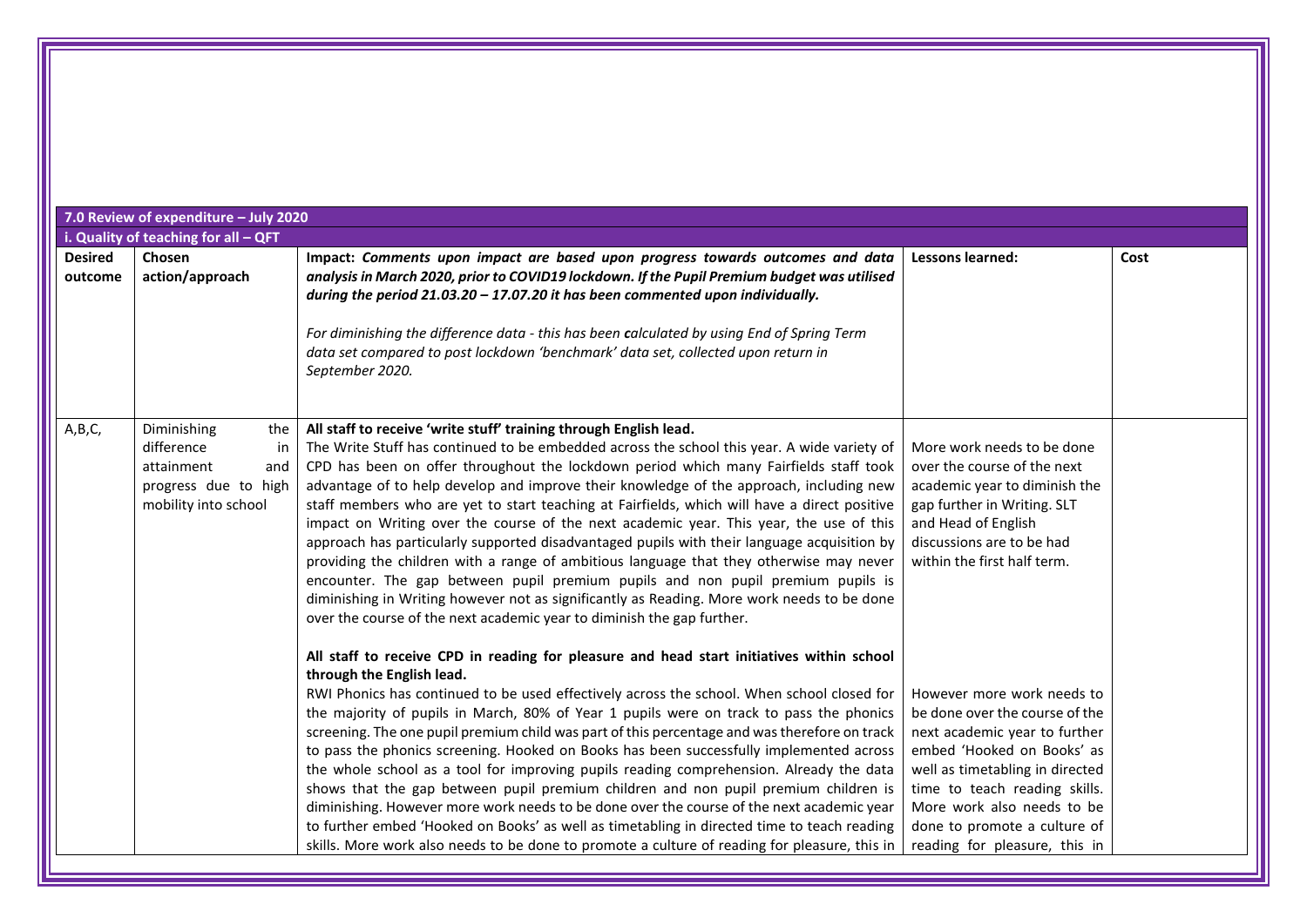| turn will also help to develop pupil's comprehension skills. These strategies combined will help<br>to further diminish the gap between pupil premium pupils and non pupil premium pupils.                                                                                                                                                                                                                                                                                                                                                                                                                                                                                                                                                                                                                                                                                                                                                                                                                                                                                                                                                    | turn will also help to develop<br>pupil's comprehension skills.<br>These strategies combined will<br>help to further diminish the<br>gap between pupil premium<br>pupils and non pupil premium<br>pupils.                                                                 |  |
|-----------------------------------------------------------------------------------------------------------------------------------------------------------------------------------------------------------------------------------------------------------------------------------------------------------------------------------------------------------------------------------------------------------------------------------------------------------------------------------------------------------------------------------------------------------------------------------------------------------------------------------------------------------------------------------------------------------------------------------------------------------------------------------------------------------------------------------------------------------------------------------------------------------------------------------------------------------------------------------------------------------------------------------------------------------------------------------------------------------------------------------------------|---------------------------------------------------------------------------------------------------------------------------------------------------------------------------------------------------------------------------------------------------------------------------|--|
| All staff to receive support on the delivery of maths Mastery<br>Maths No Problem has continued to be embedded across the school this year and this will<br>continue into the next academic year. All staff received CPD at the start of the year in regards<br>to implementing and delivering Maths No Problem in the classroom. New staff also had<br>additional support in regards to planning and understanding the structure of the lessons.<br>Regular monitoring then highlighted any additional CPD needs in staff and coaching support<br>was put in place to support those teachers where needs were highlighted. The gap between<br>PP children and Non PP children was diminishing up until the point of closure in March 2020<br>however this is still an area of improvement moving in to the next academic year.                                                                                                                                                                                                                                                                                                               | More consideration needs to<br>be made towards the<br>teaching of Fluency - with<br>specific focus upon the Y4<br>Times Tables Tests. SLT and<br>the Heads of Maths will meet<br>to discuss action plans within<br>the first Autumn Term.                                 |  |
| Phonics training and support for all teachers-phonics groups across school.<br>RWI Phonics has continued to be used effectively across the school. When school closed for<br>the majority of pupils in March, 80% of Year 1 pupils were on track to pass the phonics<br>screening. The one pupil premium child was part of this percentage and was therefore on track<br>to pass the phonics screening. Hooked on Books has been successfully implemented across<br>the whole school as a tool for improving pupils reading comprehension. Already the data<br>shows that the gap between pupil premium children and non pupil premium children is<br>diminishing. However more work needs to be done over the course of the next academic year<br>to further embed 'Hooked on Books' as well as timetabling in directed time to teach reading<br>skills. More work also needs to be done to promote a culture of reading for pleasure, this in<br>turn will also help to develop pupil's comprehension skills. These strategies combined will help<br>to further diminish the gap between pupil premium pupils and non pupil premium pupils. | More consideration needs to<br>be made towards the<br>teaching of Phonics - with<br>specific focus upon the<br>support PP children are able<br>to receive at home - SLT and<br>the Heads of English will meet<br>to discuss action plans within<br>the first Autumn Term. |  |
| Small group intervention with class teacher or teaching assistant with identified pupils who<br>need further support.<br>Through full analysis of the Provision Mapping documentation for the academic year 2019-20<br>a number of successes have been achieved. Up to 20.03.20 there were 41 additional 'wave 2'<br>interventions in place across the whole school. Of these, 17% of the interventions in KS1<br>included a child considered to be disadvantaged, whereas in KS2 this figure stood at 91%. This<br>discrepancy is based solely upon the individual needs of the children. The percentage of<br>children achieving the outcomes set range from 66% (2/3 chn) to 100%. Analysing the exit<br>outcomes of all interventions it can be argued that 100% of children either net the outcomes<br>set, or made very good progress towards meeting the outcomes set.                                                                                                                                                                                                                                                                 | Full analysis of the Provision<br>Mapping documentation will<br>again be conducted and<br>provide information about the<br>impact and value for money<br>of all interventions across the<br>school.                                                                       |  |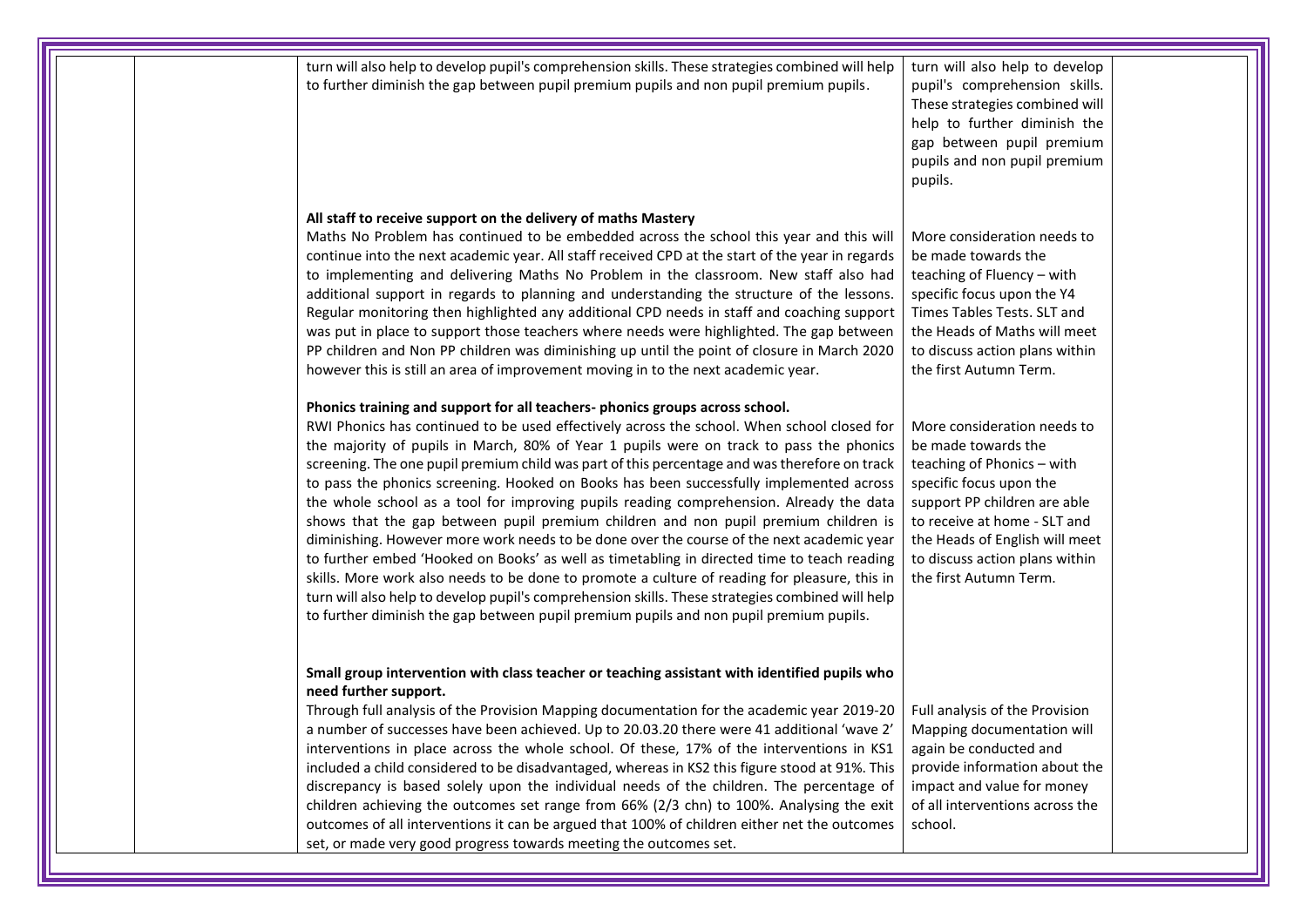| A,B,C,D | Quality First Teaching<br>Training<br>and<br>Resourcing | Providing resources to support Quality First Teaching which will impact on the attainment<br>and progress of all groups of children.<br>Throughout the academic year, of the £4980.00, initially budgeted towards Quality First<br>Teaching, Training and resources. However, as the academic year progressed, this projected<br>budgetary obligation needed to be increased to £10,331.00 in order to better meet the<br>developing needs of the cohort. This included additional resources and dedicated teaching<br>time for pupil premium children during the COVID19 lockdown period.                                                                                                                                                                                                                                                                                                                                                                                                                                                                                                                                                        | PP children will again be a<br>focus of a Spotlight Tour<br>within the first Half Term of<br>Autumn 1. Tour to be<br>conducted by Head of Pupil<br>Support and SLT                                                                                                                                                                                               | £10,331 |
|---------|---------------------------------------------------------|---------------------------------------------------------------------------------------------------------------------------------------------------------------------------------------------------------------------------------------------------------------------------------------------------------------------------------------------------------------------------------------------------------------------------------------------------------------------------------------------------------------------------------------------------------------------------------------------------------------------------------------------------------------------------------------------------------------------------------------------------------------------------------------------------------------------------------------------------------------------------------------------------------------------------------------------------------------------------------------------------------------------------------------------------------------------------------------------------------------------------------------------------|------------------------------------------------------------------------------------------------------------------------------------------------------------------------------------------------------------------------------------------------------------------------------------------------------------------------------------------------------------------|---------|
|         |                                                         | Providing high-quality CPD and support from Maths Subject Lead teacher to impact on all<br>pupils.<br>Throughout the weekly cycle of 'Spotlight Tours' by members of the SLT, Pupil Premium was<br>an ongoing focus. It was noted that all staff questioned were able to identify their PP children<br>and speak with confidence - regarding both barriers to learning and provision in place. During<br>tours it was evident that PP children were actively engaged in their learning and the use of<br>concrete resources to supplement learning was evident throughout. During discussions with<br>disadvantaged children, both during spotlight tours and during pupil voice sessions it was<br>noted that in response to the question 'Is there anything about the resources you have that<br>make things hard to learn?' - there were no concerns regarding what the school provides.                                                                                                                                                                                                                                                       | PP children will again be a<br>focus of a Spotlight Tour<br>within the first Half Term of<br>Autumn 1. Tour to be<br>conducted by Head of Pupil<br>Support and SLT                                                                                                                                                                                               |         |
|         |                                                         | High quality feedback (both verbal and written) for Pupil Premium pupils at all times.<br>During the 'Spotlight Tours' in Autumn 1/2 and Spring 1 it was noted by all members of SLT<br>that disadvantaged children were strategically positioned within the classroom to allow for<br>the highest levels of pupil to teacher ratio. Those children considered to be disadvantaged<br>have also been specifically targeted with verbal feedback prior to non-disadvantaged pupils.<br>The impact of this can be seen in class books and higher level of green corrections being made<br>by PP children.<br>Continuing establishing RWI for spelling support and phonics learning.<br>At the beginning of the academic year all children within the school were baseline assessed<br>using the Single Word Spellings Test to provide an age standardised score for their spellings<br>understanding. The % difference between PP and Non-PP children at or above age expected<br>spellings was only 3%. Using this data, targeted spellings support through QFT was deployed<br>to those PP children whom it was deemed required additional input. | PP children will again be a<br>focus of a Spotlight Tour<br>within the first Half Term of<br>Autumn 1. Tour to be<br>conducted by Head of Pupil<br>Support and SLT<br>SWST Testing should again be<br>deployed in order to assess<br>upon entry the Spellings Ages<br>of all PP children. The cycle<br>will hopefully be copleted<br>next academic year in order |         |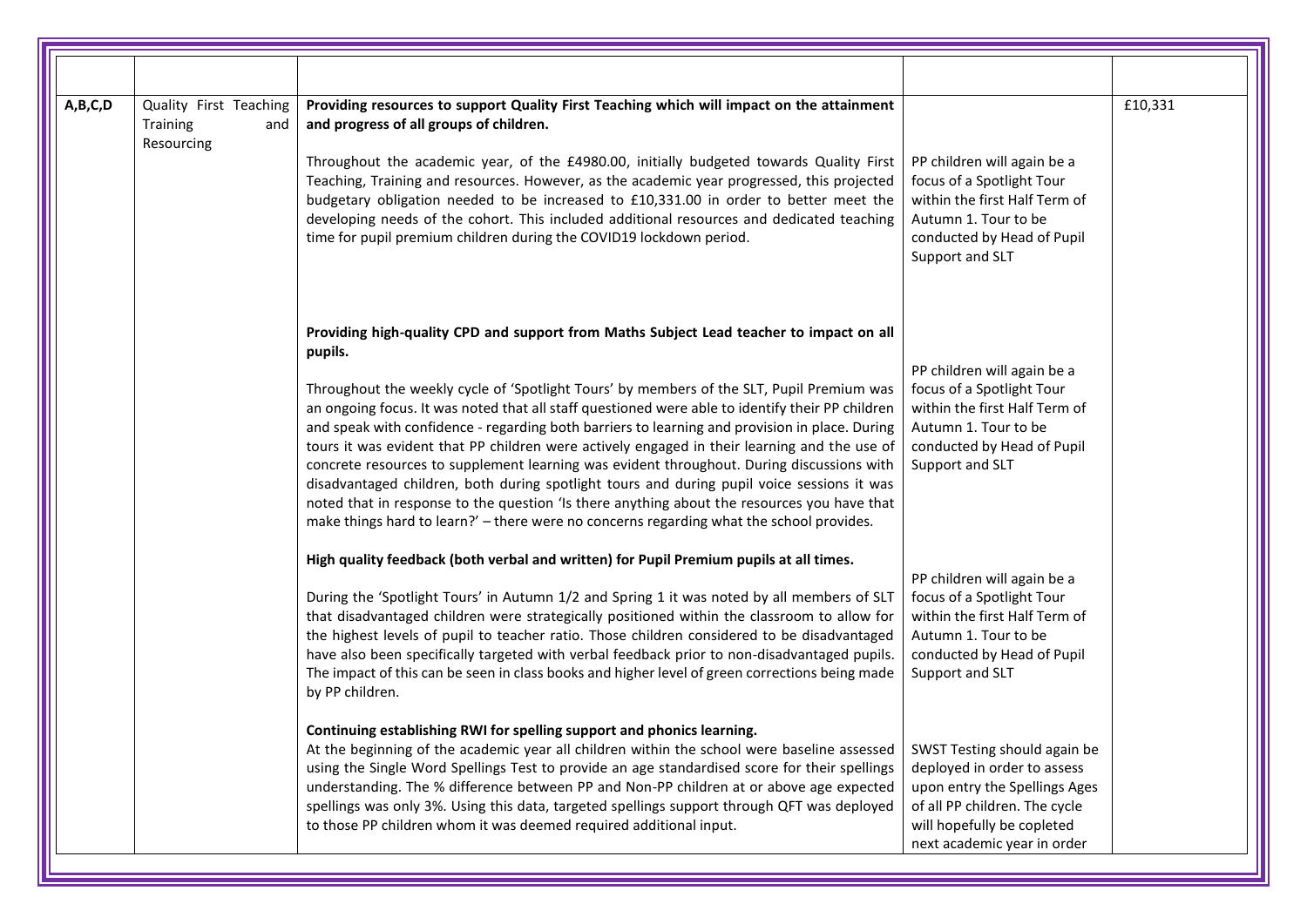|                      |                                               | Unfortunately, due to the COVID lockdown the second round of SWST data was not completed,<br>therefore no comment can be made as to the impact of this additional input.<br>Implementation of the 'write stuff' across the school to improve writing outcomes for pupils.<br>Implementation of 'hooked on books' to improve reading comprehension outcomes for all<br>pupils.<br>See previous comments in above section.                                                                                                                                                                                                                                                                                                                                                                                                                                                                                                                                                                                                                                                                                                                                                                                                                                                                          | to give a clearer data set<br>regarding any diminished<br>difference.                                                                                                                                                                                                                                                                                                                                      |        |
|----------------------|-----------------------------------------------|---------------------------------------------------------------------------------------------------------------------------------------------------------------------------------------------------------------------------------------------------------------------------------------------------------------------------------------------------------------------------------------------------------------------------------------------------------------------------------------------------------------------------------------------------------------------------------------------------------------------------------------------------------------------------------------------------------------------------------------------------------------------------------------------------------------------------------------------------------------------------------------------------------------------------------------------------------------------------------------------------------------------------------------------------------------------------------------------------------------------------------------------------------------------------------------------------------------------------------------------------------------------------------------------------|------------------------------------------------------------------------------------------------------------------------------------------------------------------------------------------------------------------------------------------------------------------------------------------------------------------------------------------------------------------------------------------------------------|--------|
| ii. Targeted support |                                               |                                                                                                                                                                                                                                                                                                                                                                                                                                                                                                                                                                                                                                                                                                                                                                                                                                                                                                                                                                                                                                                                                                                                                                                                                                                                                                   |                                                                                                                                                                                                                                                                                                                                                                                                            |        |
| <b>Desired</b>       | Chosen                                        | Impact:                                                                                                                                                                                                                                                                                                                                                                                                                                                                                                                                                                                                                                                                                                                                                                                                                                                                                                                                                                                                                                                                                                                                                                                                                                                                                           | Lessons learned:                                                                                                                                                                                                                                                                                                                                                                                           | Cost   |
| outcome              | action/approach                               |                                                                                                                                                                                                                                                                                                                                                                                                                                                                                                                                                                                                                                                                                                                                                                                                                                                                                                                                                                                                                                                                                                                                                                                                                                                                                                   |                                                                                                                                                                                                                                                                                                                                                                                                            |        |
| A,B,D                | 2'<br>Targeted 'Wave<br>intervention sessions | Responsive booster and intervention to boost academic attainment and progress.<br>Provision Mapping analysis suggests that for all PP centric interventions, in all year groups, the<br>majority of children have either met, or made good progress towards meeting their bespoke<br>target.<br>Targeted support to ensure the accelerated rate of progress for this group of children with<br>basic mathematics and literacy skills<br>Through full analysis of the Provision Mapping documentation for the academic year 2019-20<br>a number of successes have been achieved. Up to 20.03.20 there were 41 additional 'wave 2'<br>interventions in place across the whole school. Of these, 17% of the interventions in KS1<br>included a child considered to be disadvantaged, whereas in KS2 this figure stood at 91%. This<br>discrepancy is based solely upon the individual needs of the children. The percentage of<br>children achieving the outcomes set range from 66% (2/3 chn) to 100%. Analysing the exit<br>outcomes of all interventions it can be argued that 100% of children either net the outcomes<br>set, or made very good progress towards meeting the outcomes set.<br>High-quality intervention offered by qualified teachers, LSAs and teachers.<br>See above comment. | Full analysis of the Provision<br>Mapping documentation will<br>again be conducted and<br>provide information about the<br>impact and value for money<br>of all interventions across the<br>school.<br>Full analysis of the Provision<br>Mapping documentation will<br>again be conducted and<br>provide information about the<br>impact and value for money<br>of all interventions across the<br>school. | £8,795 |
| C                    | Bespoke Assessment<br>and Monitoring Tools    | The yearly purchase and deployment of CoPs/LASS, SNAP, Nessy Assessment/Intervention,<br>Flourish Assessment tools will enable the early identification of any specific learning needs<br>of disadvantaged children.<br>At the beginning of the year all PP children were assessed using the in-house 'Flourish<br>Assessment' tool. The assessment tool loos at areas of the children's wellbeing including                                                                                                                                                                                                                                                                                                                                                                                                                                                                                                                                                                                                                                                                                                                                                                                                                                                                                      |                                                                                                                                                                                                                                                                                                                                                                                                            |        |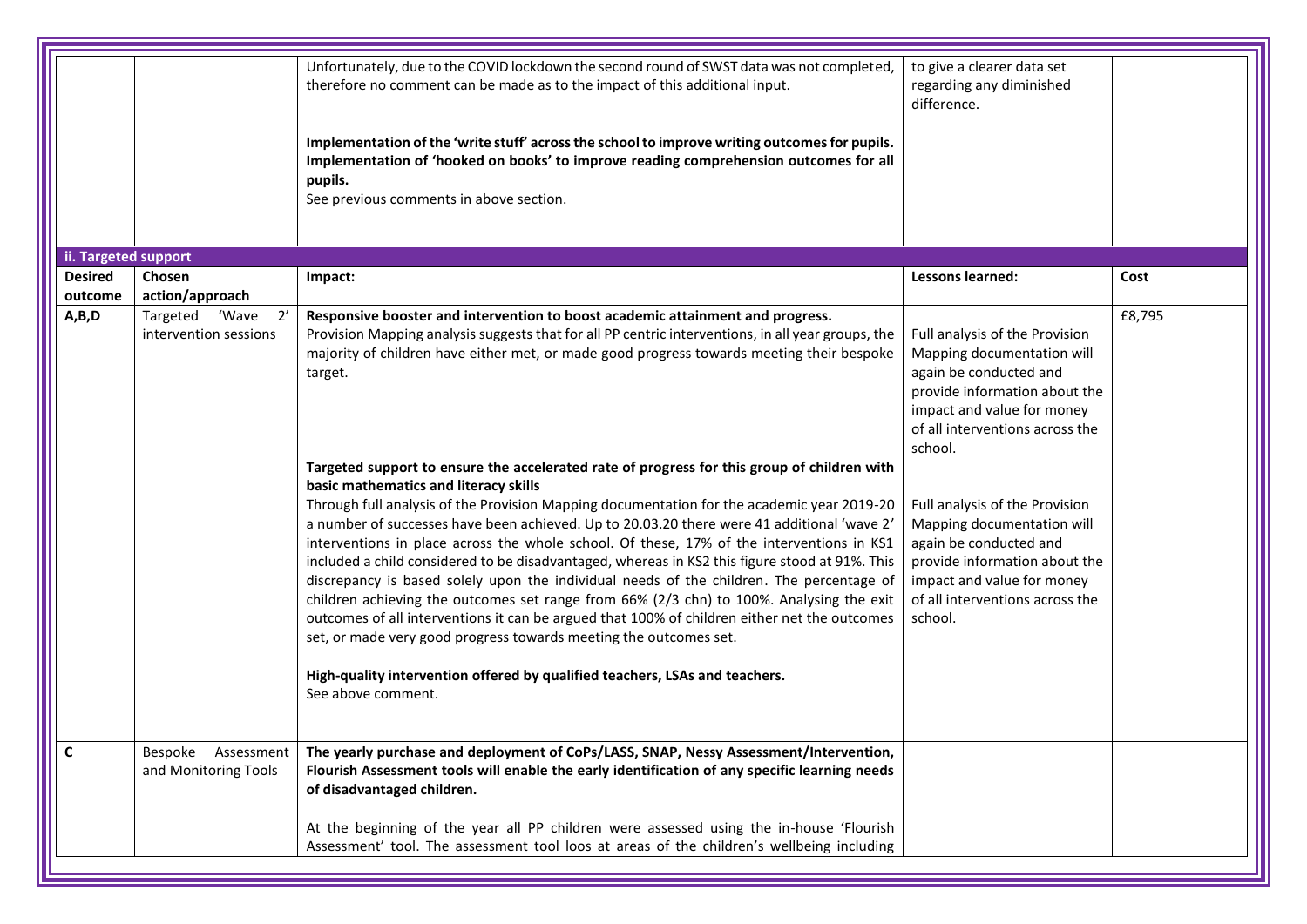| iii. Other approaches |                                                                                                                                  | 'Personal Strengths', 'Emotional Wellbeing', 'Positive Communication', 'Learning Strengths'<br>and 'Resilience'. Upon test data analysis, the lowest of these areas for disadvantaged children<br>was 'Learning Strengths' - with an average score of 21.5 / 40 (53.75%), when compared to an<br>average of 28.1/40 (70.25%) for the other areas.<br>Any subsequent recommendations from these assessments to inform quality first teaching<br>strategies and further bespoke interventions from staff.<br>This information therefore influenced both planning documentation, as well as QFT<br>approaches - and as can be seen from the diminishing difference in reading and maths, this<br>focussed approach has had a positive impact in that all PP children (4) who have been in receipt<br>of additional, in school assessments (CoPS/SNAP etc) have either met, or made significant<br>progress towards their bespoke targets |                                                                                                                                                                                                                                                                              |                    |
|-----------------------|----------------------------------------------------------------------------------------------------------------------------------|---------------------------------------------------------------------------------------------------------------------------------------------------------------------------------------------------------------------------------------------------------------------------------------------------------------------------------------------------------------------------------------------------------------------------------------------------------------------------------------------------------------------------------------------------------------------------------------------------------------------------------------------------------------------------------------------------------------------------------------------------------------------------------------------------------------------------------------------------------------------------------------------------------------------------------------|------------------------------------------------------------------------------------------------------------------------------------------------------------------------------------------------------------------------------------------------------------------------------|--------------------|
| <b>Desired</b>        | Chosen                                                                                                                           | Impact:                                                                                                                                                                                                                                                                                                                                                                                                                                                                                                                                                                                                                                                                                                                                                                                                                                                                                                                               | Lessons learned:                                                                                                                                                                                                                                                             | Cost               |
| outcome               | action/approach                                                                                                                  |                                                                                                                                                                                                                                                                                                                                                                                                                                                                                                                                                                                                                                                                                                                                                                                                                                                                                                                                       |                                                                                                                                                                                                                                                                              |                    |
|                       | Contributions to trips<br>and other enrichment<br>opportunities<br>Contributions (on an<br>individual basis) of<br>uniform items | Ensuring equal access to all areas of school life, in addition to being able to make some<br>otherwise impossible opportunities viable.<br>During the academic year a total of £156.00 was spent on supporting pupil premium children<br>access a wider range of cultural capital (be that enrichment opportunities and extracurricular<br>clubs). These children supported were able to experience the same level of involvement as<br>their non-pupil premium peers and this outlay provided a worthy expense.<br>Wrap around club<br>During the academic year a total of £559.00 was spent on supporting pupil premium children<br>access wrap around care within school. The support this service provides to the families of                                                                                                                                                                                                     | As with previous academic<br>$years - the lessons learned$<br>from this section are always<br>very much dependent upon<br>individual circumstances.<br>The impact that COVID19 and<br>subsequent lockdown(s) have<br>had upon the finances of<br>certain families within our | £156.00<br>£559.00 |
|                       |                                                                                                                                  | pupil premium children in invaluable.<br><b>Uniform</b><br>During the academic year a total of £559.00 was spent on supporting pupil premium children<br>and their families with the costs towards uniform. Although, this approach is not normally<br>considered to have much of an impact upon pupil progress, through 'Pupil Voice'<br>questionnaires conducted at the start of the year it was deemed a worthy use of a small<br>proportion of the budget in order to support the families.<br>Increased involvement in out-of-school opportunities.                                                                                                                                                                                                                                                                                                                                                                              | community will need to be<br>taken further into account<br>next academic - and strategies<br>on how the school can better<br>support them need to be<br>discussed at an SLT level<br>during Autumn 1.                                                                        | £269.00<br>£313.50 |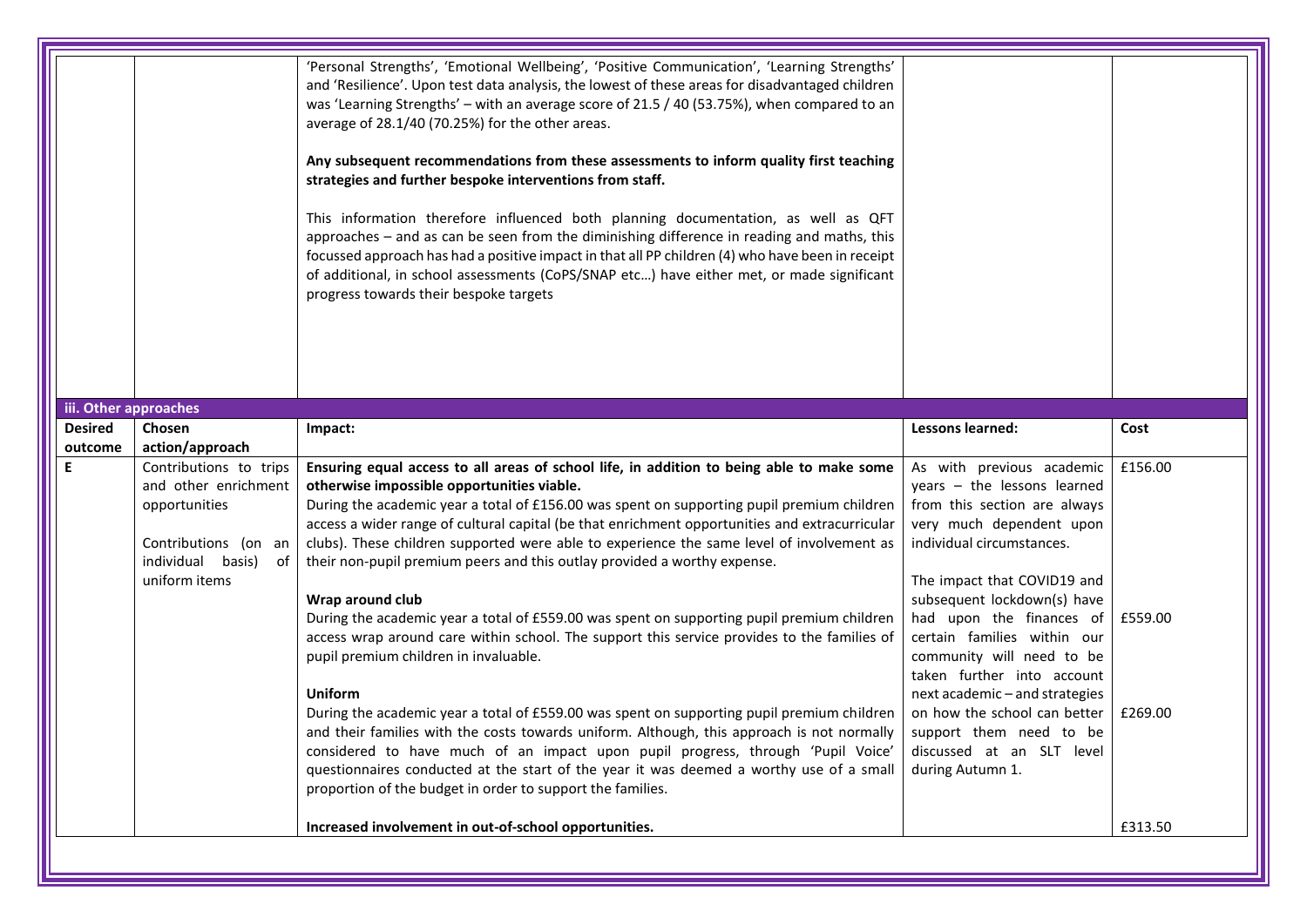|      |                                                                                                                                | During the academic year a total of £313.50 was spent on supporting pupil premium children<br>access a wider range of cultural capital (in the form of residential visitis). These children<br>supported were able to experience the same level of involvement as their non-pupil premium<br>peers and this outlay provided a worthy expense.                                                                                                                                                                                                                                                                                                                                                                                                                                                                                                                                                                                                                                                                                                                                                                                                                                                                                                                                                                                                                                                                                                                                                                                                                                                                                                                                                                                     |                                                                                                                                                                                                                                                                                                                                                                                                                                                                                              |          |
|------|--------------------------------------------------------------------------------------------------------------------------------|-----------------------------------------------------------------------------------------------------------------------------------------------------------------------------------------------------------------------------------------------------------------------------------------------------------------------------------------------------------------------------------------------------------------------------------------------------------------------------------------------------------------------------------------------------------------------------------------------------------------------------------------------------------------------------------------------------------------------------------------------------------------------------------------------------------------------------------------------------------------------------------------------------------------------------------------------------------------------------------------------------------------------------------------------------------------------------------------------------------------------------------------------------------------------------------------------------------------------------------------------------------------------------------------------------------------------------------------------------------------------------------------------------------------------------------------------------------------------------------------------------------------------------------------------------------------------------------------------------------------------------------------------------------------------------------------------------------------------------------|----------------------------------------------------------------------------------------------------------------------------------------------------------------------------------------------------------------------------------------------------------------------------------------------------------------------------------------------------------------------------------------------------------------------------------------------------------------------------------------------|----------|
| A, B | involvement<br>Greater<br>families<br>with<br>and<br>school to support the<br>social and emotional<br>wellbeing of the pupils. | On entry children have often moved school mid-term and this can affect their emotional<br>wellbeing. Many have relocated making big changes to home life as well as school life.<br>Throughout the academic year up to 20.03.20 the school had 82 new starters, of this number<br>8.5% (7/82) were deemed disadvantaged upon entry. In order to attain a smooth transition<br>into the school, disadvantaged children were assigned a 'buddy' within their new classes in<br>order to foster positive relationships. Parents of newly enrolled disadvantaged children were<br>met with within the first two weeks of them starting within the school in order to gain further<br>insight into how the individual children had settled.<br>All disadvantaged children who enrolled within the school between September 2019 and<br>March 2020 settled well, forged positive relationships from the start and displayed progress<br>within their learning promptly.<br>Their emotional and social wellbeing has a direct impact on their ability to fully engage with<br>whole school curriculum and after school activities.<br>At the beginning of the year all PP children were assessed using the in-house 'Flourish<br>Assessment' tool, as well as taking part in a Pupil Voice focus group. The assessment tool looks<br>at areas of the children's wellbeing including 'Personal Strengths', 'Emotional Wellbeing',<br>'Positive Communication', 'Learning Strengths' and 'Resilience'. Upon test data analysis, the<br>lowest of these areas for disadvantaged children was 'Learning Strengths' - with an average<br>score of 21.5 / 40 (53.75%), when compared to an average of 28.1/40 (70.25%) for the other<br>areas. | Upon entry, any<br>disadvantaged children will<br>continue to be monitored<br>through the school's<br>wellbeing scales, as well as<br>open lines of communication<br>set up between school and<br>home<br>Flourish Assessments and<br>pupil voice questionnaires will<br>again be used during the<br>Autumn Term 2020-21 in<br>order to gain further insight<br>into PP children's learning<br>profiles and QFT strategies<br>that could be adopted to<br>further diminish the<br>difference | £2700.00 |
|      |                                                                                                                                | Encourage a greater home school link through open lines of communication, an open door<br>policy, marvellous me to celebrate successes and through email/direct phone call. Invite<br>parents in for enrichment days to encourage difficult to reach families to be part of our<br>growing school community.<br>All Pupil Premium children's parents were actively contacted prior to any information sharing<br>evening, or parents evening to encourage participation. For the Autumn Term Parents Evening,<br>100% of disadvantaged parents attended their allotted time with their child's class teacher.<br>Unfortunately, due to the COVID Lockdown this is the only data available.                                                                                                                                                                                                                                                                                                                                                                                                                                                                                                                                                                                                                                                                                                                                                                                                                                                                                                                                                                                                                                        | COVID<br>Lockdown<br>The<br>presented the school with the<br>opportunity to enact daily<br>Zoom lessons to all children in<br>both English and Maths. 3<br>families who did not have                                                                                                                                                                                                                                                                                                         |          |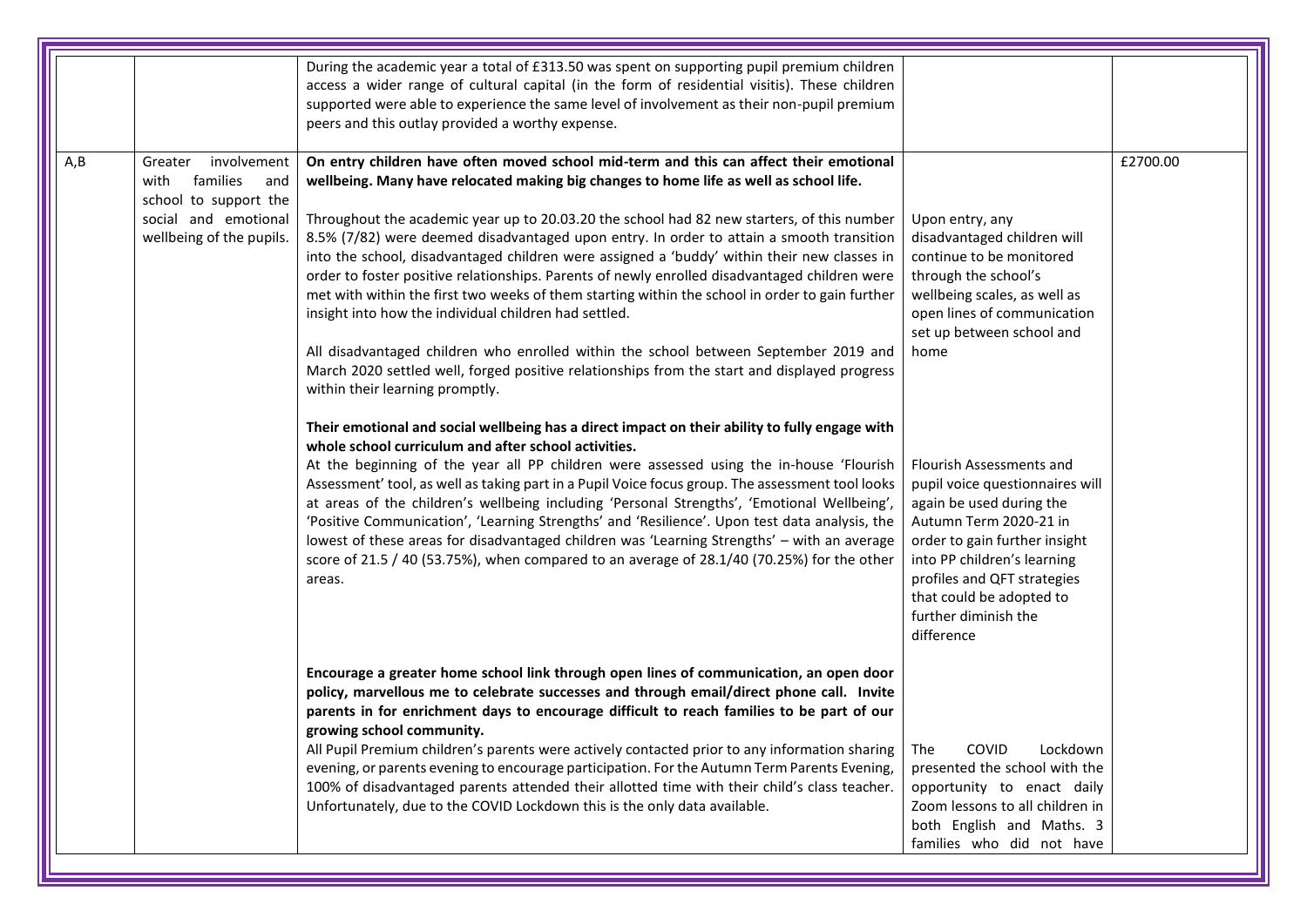|  | access to either laptops or     |  |
|--|---------------------------------|--|
|  |                                 |  |
|  | tablets were provided these by  |  |
|  | the school. This has fostered a |  |
|  | fantastic relationship between  |  |
|  | our 'hard to reach' families.   |  |
|  | This relationship needs to be   |  |
|  | nurtured during the next        |  |
|  | academic year.                  |  |
|  |                                 |  |

## **8.0 End of Year Data – ASSESSMENT CYCLE DISRUPTED DUE TO COVID19. DATA PRESENTED BASED UPON THE MOST RECENT ASSESSMENT PRIOR TO LOCKDOWN.**

## **Current attainment KS1 – Years 1 and 2.**

|                                              | <b>Pupils eligible for PP at</b><br><b>FPS</b> | <b>Pupils not eligible for PP at FPS</b> | Pupils eligible for PP National | <b>Pupils not eligible for PP National</b> |
|----------------------------------------------|------------------------------------------------|------------------------------------------|---------------------------------|--------------------------------------------|
| % achieving in reading, writing and<br>maths | 50                                             |                                          | Data Unavailable                | Data Unavailable                           |
| % achieving ARE in reading                   | 50                                             | 83                                       | 62                              | 78                                         |
| % achieving ARE in writing                   | 50                                             | 86                                       | ၁၁                              |                                            |
| % achieving ARE in maths                     | 100                                            | 98                                       | -62                             | 79                                         |

#### **Current attainment KS2 – Years 3 and 4. Year 5 or 6 on roll at data collection point.**

|                                              | <b>Pupils eligible for PP at</b><br><b>FPS</b> | Pupils not eligible for PP at<br><b>FPS</b> | <b>Pupils eligible for PP National</b><br>(End of KS2) | <b>Pupils not eligible for PP National</b><br>(End of KS2) |
|----------------------------------------------|------------------------------------------------|---------------------------------------------|--------------------------------------------------------|------------------------------------------------------------|
| % achieving in reading, writing and<br>maths | 58                                             |                                             |                                                        |                                                            |
| % achieving ARE in reading                   | 91                                             |                                             |                                                        |                                                            |
| % achieving ARE in writing                   | 58                                             |                                             | 68                                                     | 83                                                         |
| % achieving ARE in maths                     | 83                                             | ۵Z                                          |                                                        | 84                                                         |

*The National Data % is taken from the End of Year 2018-19 KS2 SATs data as an indicator of progress and attainment for PP V NONPP for illustration purposes only.*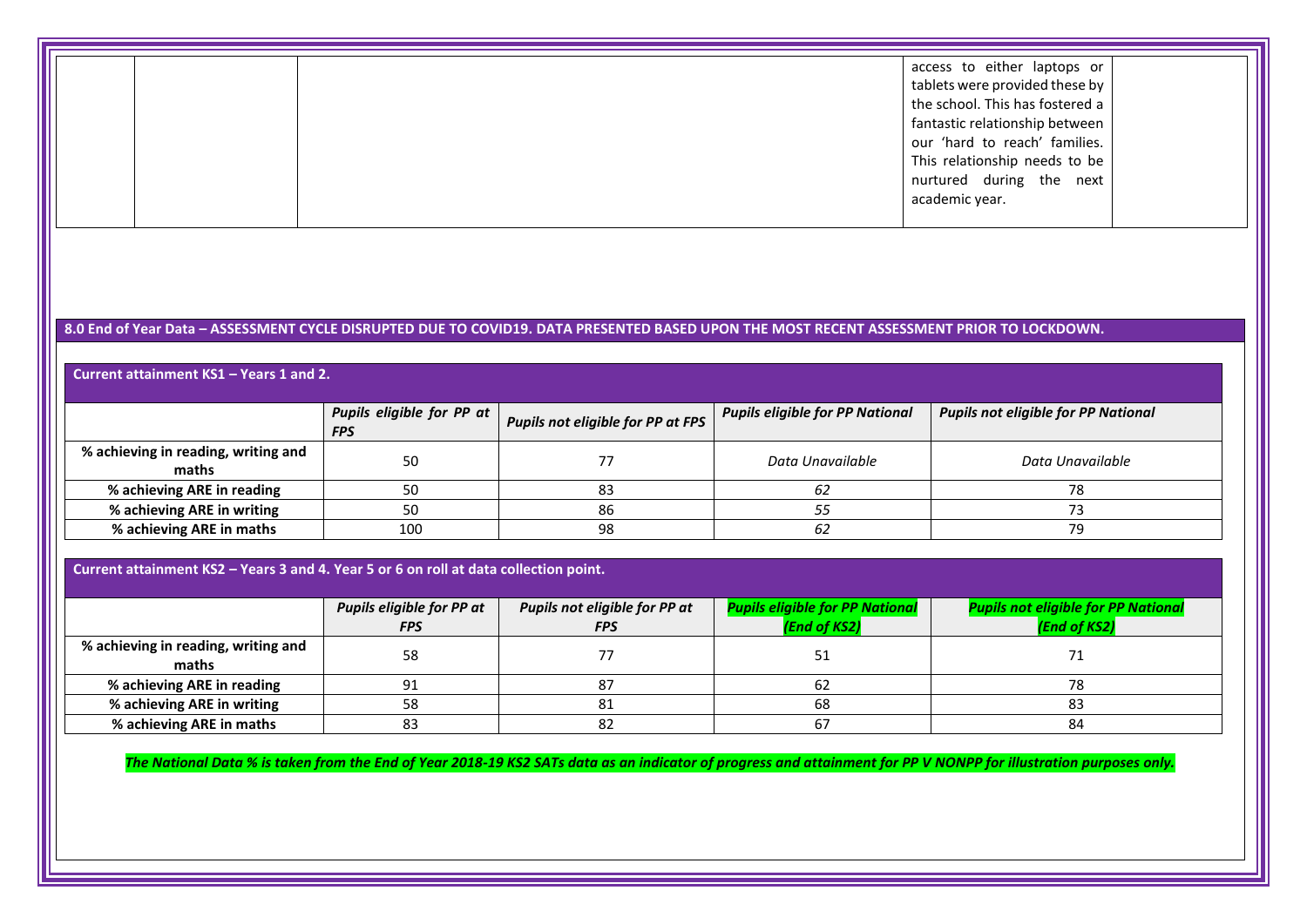| 8.1 Subject Specific Data Analysis                                                                                                                                                                                                                                                                                                                                                                                                                                                                                                                                                                                                                                              |
|---------------------------------------------------------------------------------------------------------------------------------------------------------------------------------------------------------------------------------------------------------------------------------------------------------------------------------------------------------------------------------------------------------------------------------------------------------------------------------------------------------------------------------------------------------------------------------------------------------------------------------------------------------------------------------|
|                                                                                                                                                                                                                                                                                                                                                                                                                                                                                                                                                                                                                                                                                 |
| For diminishing the difference data - this has been calculated by using End of Spring Term data set compared to post lockdown 'benchmark' data set, collected upon return in September<br>2020.                                                                                                                                                                                                                                                                                                                                                                                                                                                                                 |
| Statements below highlighted in <i>green</i> indicate that disadvantaged children are assessed as outperforming their non-disadvantaged peers.<br>Statements below highlighted in green and yellow indicate that disadvantaged children are assessed as outperforming their non-disadvantaged peers, and have diminished the difference<br>Statements below highlighted in red indicate that non-disadvantaged children are assessed as outperforming their disadvantaged peers.<br>Statements below highlighted in red and yellow indicate that non-disadvantaged children are assessed as outperforming their disadvantaged peers, however this difference has<br>diminished. |
| Y6                                                                                                                                                                                                                                                                                                                                                                                                                                                                                                                                                                                                                                                                              |
| Reading - gap has narrowed in favour of non-dis by 19%, from +25 to +6                                                                                                                                                                                                                                                                                                                                                                                                                                                                                                                                                                                                          |
| Writing - gap has narrowed in favour of non-dis by 12%, from +25 to +13                                                                                                                                                                                                                                                                                                                                                                                                                                                                                                                                                                                                         |
| Maths - gap has narrowed in favour of non-dis by 5%, from +25 to +20                                                                                                                                                                                                                                                                                                                                                                                                                                                                                                                                                                                                            |
| Combined - gap has narrowed in favour of non-dis by 5%, from +25 to +20                                                                                                                                                                                                                                                                                                                                                                                                                                                                                                                                                                                                         |
|                                                                                                                                                                                                                                                                                                                                                                                                                                                                                                                                                                                                                                                                                 |
| <b>Y5</b>                                                                                                                                                                                                                                                                                                                                                                                                                                                                                                                                                                                                                                                                       |
| Reading - gap has narrowed in favour of non-dis by 1%, from +6 to +5                                                                                                                                                                                                                                                                                                                                                                                                                                                                                                                                                                                                            |
| Writing - gap has narrowed in favour of non-dis by 11%, from -23 to -12                                                                                                                                                                                                                                                                                                                                                                                                                                                                                                                                                                                                         |
| Maths – gap is now in favour of dis by 4%, from -43 - $+4$                                                                                                                                                                                                                                                                                                                                                                                                                                                                                                                                                                                                                      |
| Combined - gap has narrowed in favour of non-dis by 11%, from -23 - -12                                                                                                                                                                                                                                                                                                                                                                                                                                                                                                                                                                                                         |
|                                                                                                                                                                                                                                                                                                                                                                                                                                                                                                                                                                                                                                                                                 |
| <b>Y4</b>                                                                                                                                                                                                                                                                                                                                                                                                                                                                                                                                                                                                                                                                       |
| Reading - gap has narrowed in favour of dis by 11%, from -38 to +11                                                                                                                                                                                                                                                                                                                                                                                                                                                                                                                                                                                                             |
| Writing - gap has widened in favour of non-dis by 21%, from -38 to -59                                                                                                                                                                                                                                                                                                                                                                                                                                                                                                                                                                                                          |
| Maths - gap has narrowed in favour of dis by 7%, from -9 - -2                                                                                                                                                                                                                                                                                                                                                                                                                                                                                                                                                                                                                   |
| Combined - gap has widened in favour of non-dis by 18%, from -34 - -52                                                                                                                                                                                                                                                                                                                                                                                                                                                                                                                                                                                                          |
|                                                                                                                                                                                                                                                                                                                                                                                                                                                                                                                                                                                                                                                                                 |
| <b>Y3</b>                                                                                                                                                                                                                                                                                                                                                                                                                                                                                                                                                                                                                                                                       |
| Reading - gap has narrowed in favour of dis by 14%, from -24 to -10                                                                                                                                                                                                                                                                                                                                                                                                                                                                                                                                                                                                             |
| Writing - gap has narrowed in favour of dis by 9%, from -19 to +10                                                                                                                                                                                                                                                                                                                                                                                                                                                                                                                                                                                                              |
| Maths - gap has widened in favour of non-dis by 18%, from +4 - -18                                                                                                                                                                                                                                                                                                                                                                                                                                                                                                                                                                                                              |
| Combined - gap has widened in favour of non-dis by 9%, from -19 - -10                                                                                                                                                                                                                                                                                                                                                                                                                                                                                                                                                                                                           |
|                                                                                                                                                                                                                                                                                                                                                                                                                                                                                                                                                                                                                                                                                 |
| Y2 (using EOY1 and Y2 baseline)                                                                                                                                                                                                                                                                                                                                                                                                                                                                                                                                                                                                                                                 |

IF